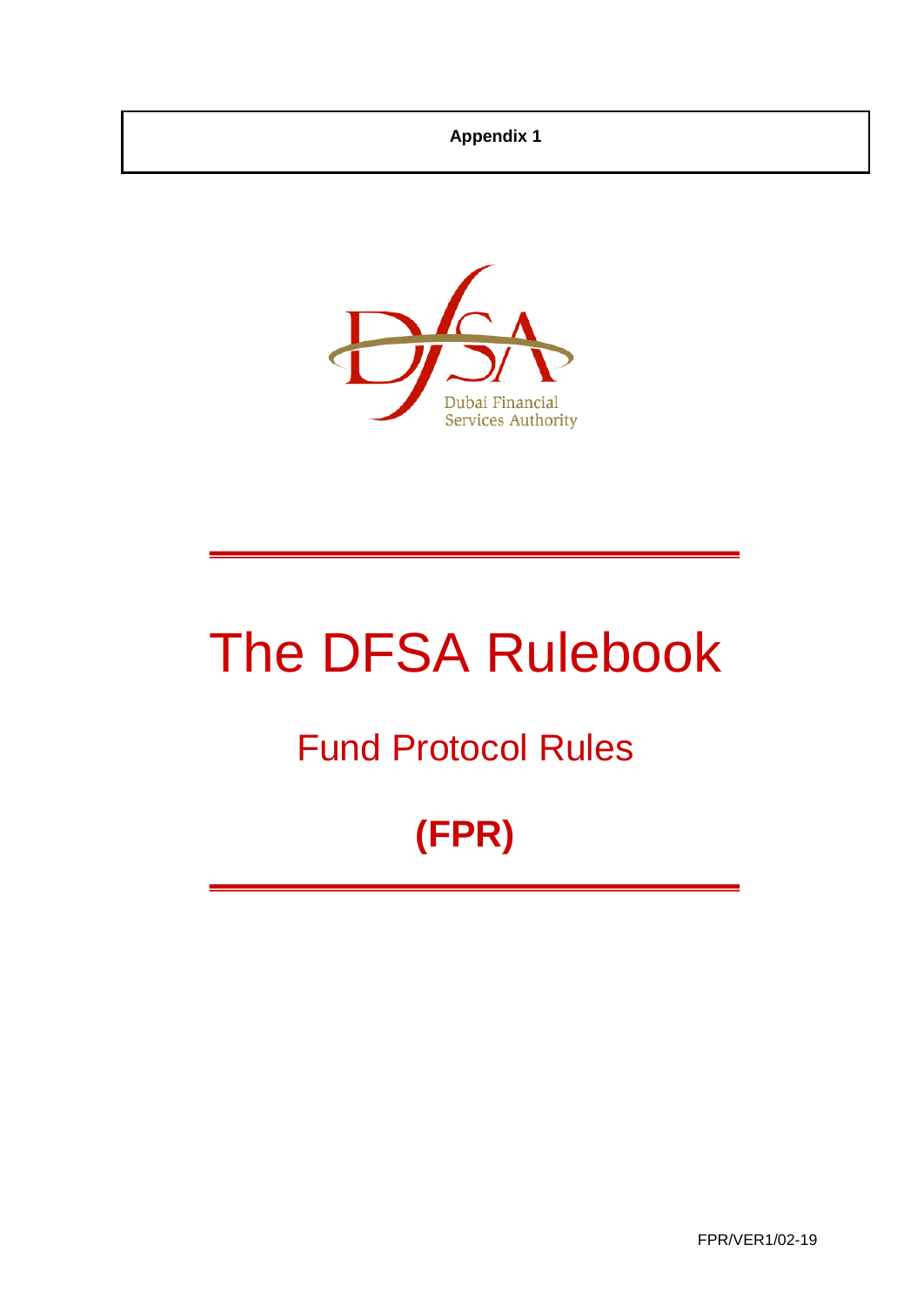

# **Contents**

The contents of this module are divided into the following chapters, sections and appendices:

| 1.                                     |                                                                  |
|----------------------------------------|------------------------------------------------------------------|
| 1.1<br>1.2<br>1.3                      |                                                                  |
| 2.                                     |                                                                  |
| 2.1                                    |                                                                  |
| $\overline{\mathbf{3}}$                |                                                                  |
| 3.1<br>3.2                             |                                                                  |
| 4                                      | REGISTRATION OF NON-DIFC PASSPORTED FUNDS 14                     |
| 4.1                                    |                                                                  |
| 5                                      |                                                                  |
| 5.1                                    |                                                                  |
|                                        |                                                                  |
| 6                                      | <b>MANAGEMENT AND OPERATION OF A PASSPORTED FUND 16</b>          |
| 6.1<br>6.2<br>6.3<br>6.4<br>6.5<br>6.6 | Promotion by Fund Managers, Agents and other Licensed Persons 16 |
| $\overline{\mathbf{z}}$                |                                                                  |
| 7.1                                    |                                                                  |
| 8                                      |                                                                  |
| 8.1<br>8.2                             | Notification of de-registration by Home Regulator to the DFSA 20 |
| $\boldsymbol{9}$                       |                                                                  |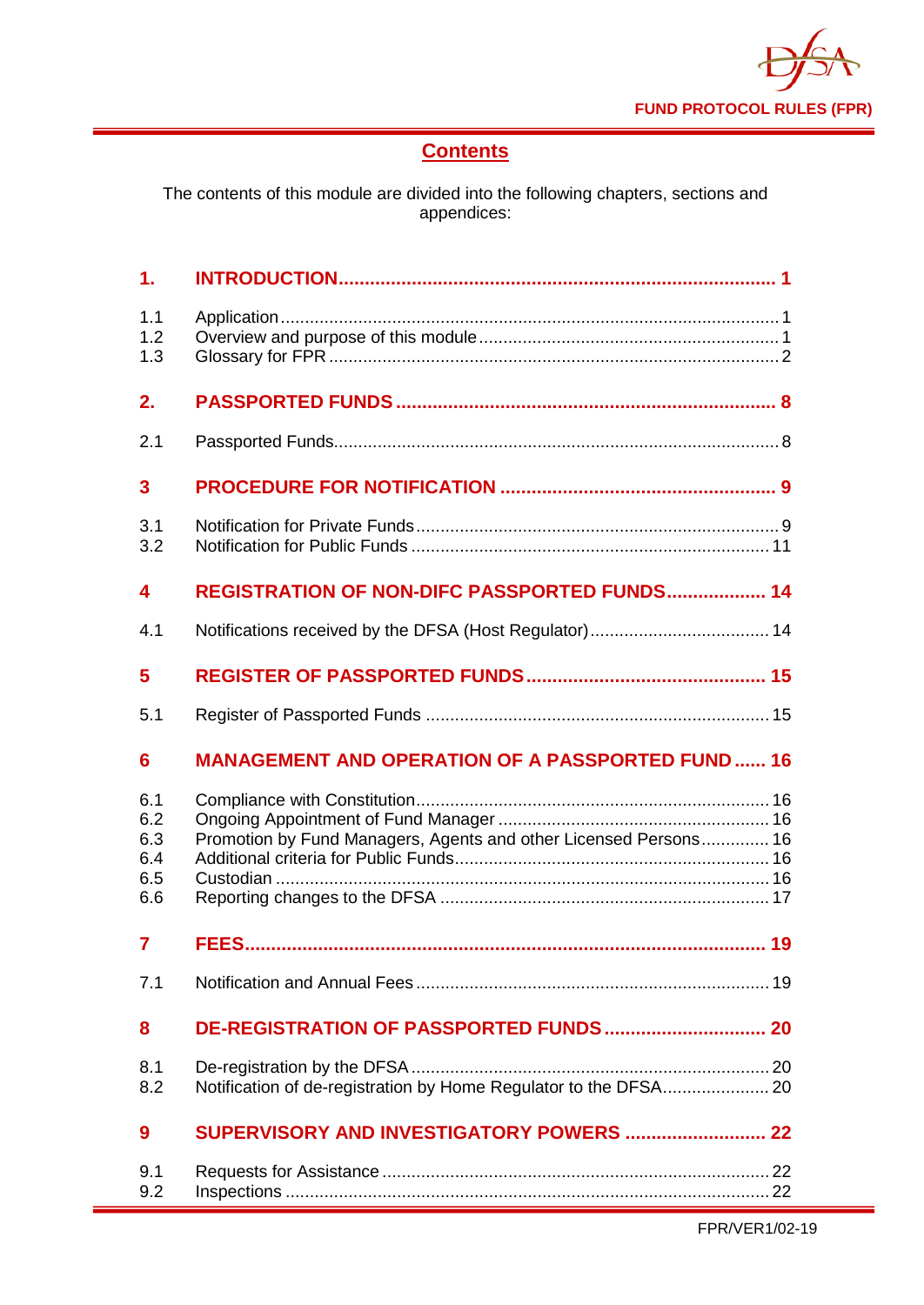

| 9.3 | Circumstances in which the DFSA may decline a request for an inspection 22 |  |
|-----|----------------------------------------------------------------------------|--|
| 9.4 |                                                                            |  |
| 9.5 |                                                                            |  |

**App 1 [MINIMUM REQUIREMENTS FOR PUBLIC FUNDS...........................](#page-26-0) 24**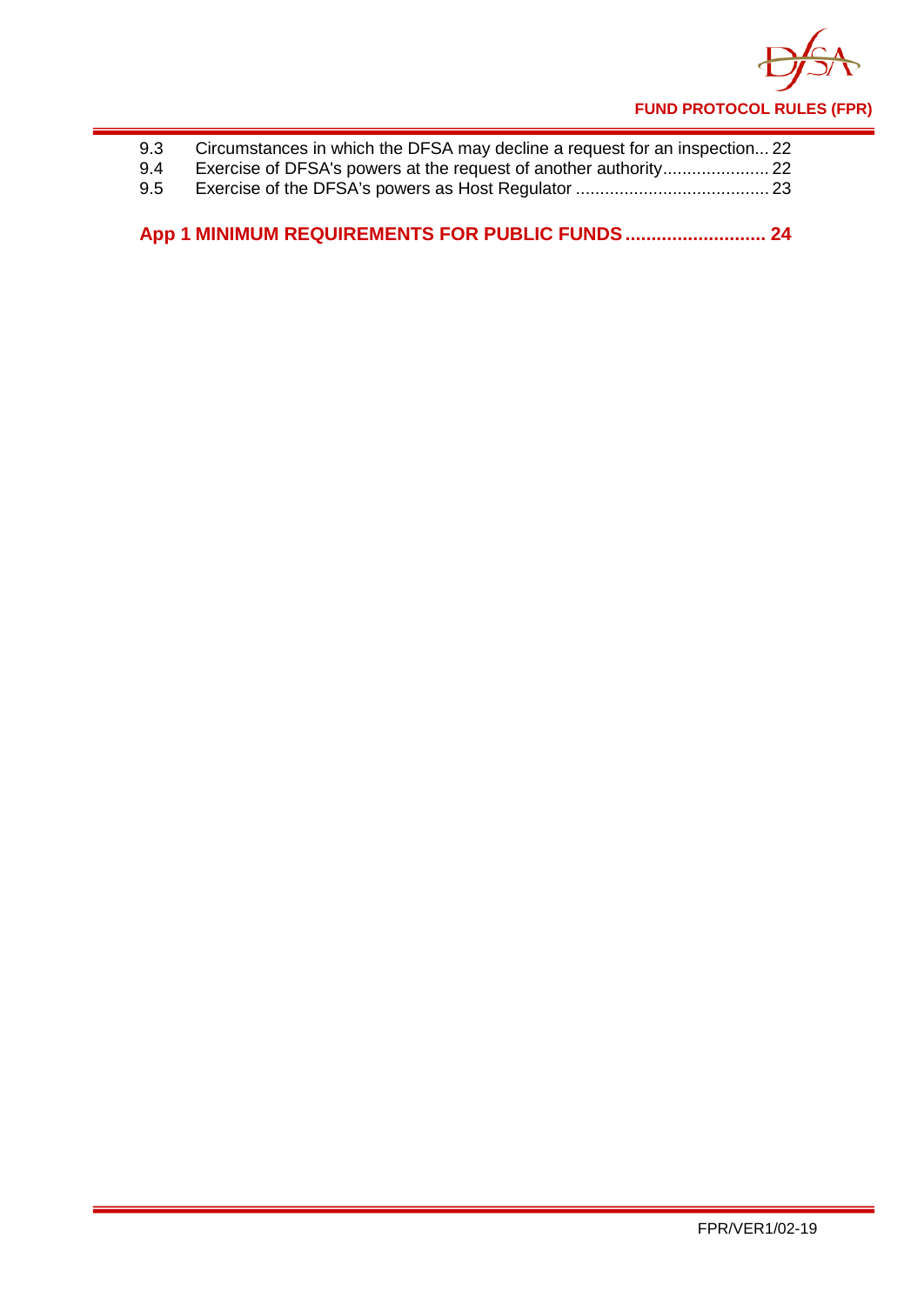

# <span id="page-3-0"></span>**1. INTRODUCTION**

# <span id="page-3-1"></span>**1.1 Application**

- **1.1.1** The Rules in this module (FPR) apply to a Fund Manager of a Domestic Fund if:
	- (a) the Fund Manager has notified the DFSA of its intention to Register the Domestic Fund as a Passported Fund under these Rules; or
	- (b) the Fund Manager and Domestic Fund are included on the DFSA's Register of Passported Funds.
- **1.1.2** This module also applies to an Agent and any other Licensed Person who Promotes a Passported Fund in or from the DIFC.
- **1.1.3** Nothing in this module prevents a Fund Manager, its Agent or any other Licensed Person from Promoting a Domestic Fund in a Host Jurisdiction in accordance with the legislation applicable in that other Jurisdiction.

# <span id="page-3-2"></span>**1.2 Overview and purpose of this module**

#### **Guidance**

- 1. The three UAE securities regulators: the SCA, the DFSA and the FSRA have agreed a "Protocol" regarding co-ordinated supervision of the marketing and selling of units of domestic funds within the UAE (State). The "Protocol" introduces a notification and registration process to enhance the monitoring and supervision of the financial services associated with the marketing and sale of units in domestic funds. The Protocol sets out a common regulatory framework which is to be implemented by each of the regulators. The Protocol is implemented in the DFSA Rulebook primarily through this module (FPR).
- 2. FPR specifies procedures and requirements that apply in relation to a Passported Fund where the DFSA is either the Home Regulator or the Host Regulator of the Fund.
- 3. FPR is applicable to Fund Managers of Domestic Funds (as that term is defined in Rule 1.3.1) but also to other Authorised Firms that propose to carry on, or are carrying on, the marketing and selling of the Units of such Funds from the DIFC to potential investors and Clients situated in the ADGM or the State, outside the DIFC. It will also be relevant to Fund Managers, their Agents and any other Licensed Persons domiciled outside the DIFC that propose to carry on the marketing and selling of the Units of Domestic Funds to potential investors and Clients situated in the DIFC. However, where a Fund Manager or any other Authorised Firm only carries on Financial Services involving the Units of Domestic Funds with or for potential investors and Clients situated within the DIFC, then the Rules in FPR will not be relevant.
- 4. Provided the Fund Manager has notified the DFSA and complies with other requirements of the Fund Protocol Rules, the manager may market and sell the Units in their Domestic Funds, or continue to do so, to potential investors and Clients situated in the DIFC or in the State outside the DIFC without the need for further authorisation or approval by any authority. Authorised firms other than the Fund Manager may also carry out such activities if the Fund has been registered under the Fund Protocol Rules.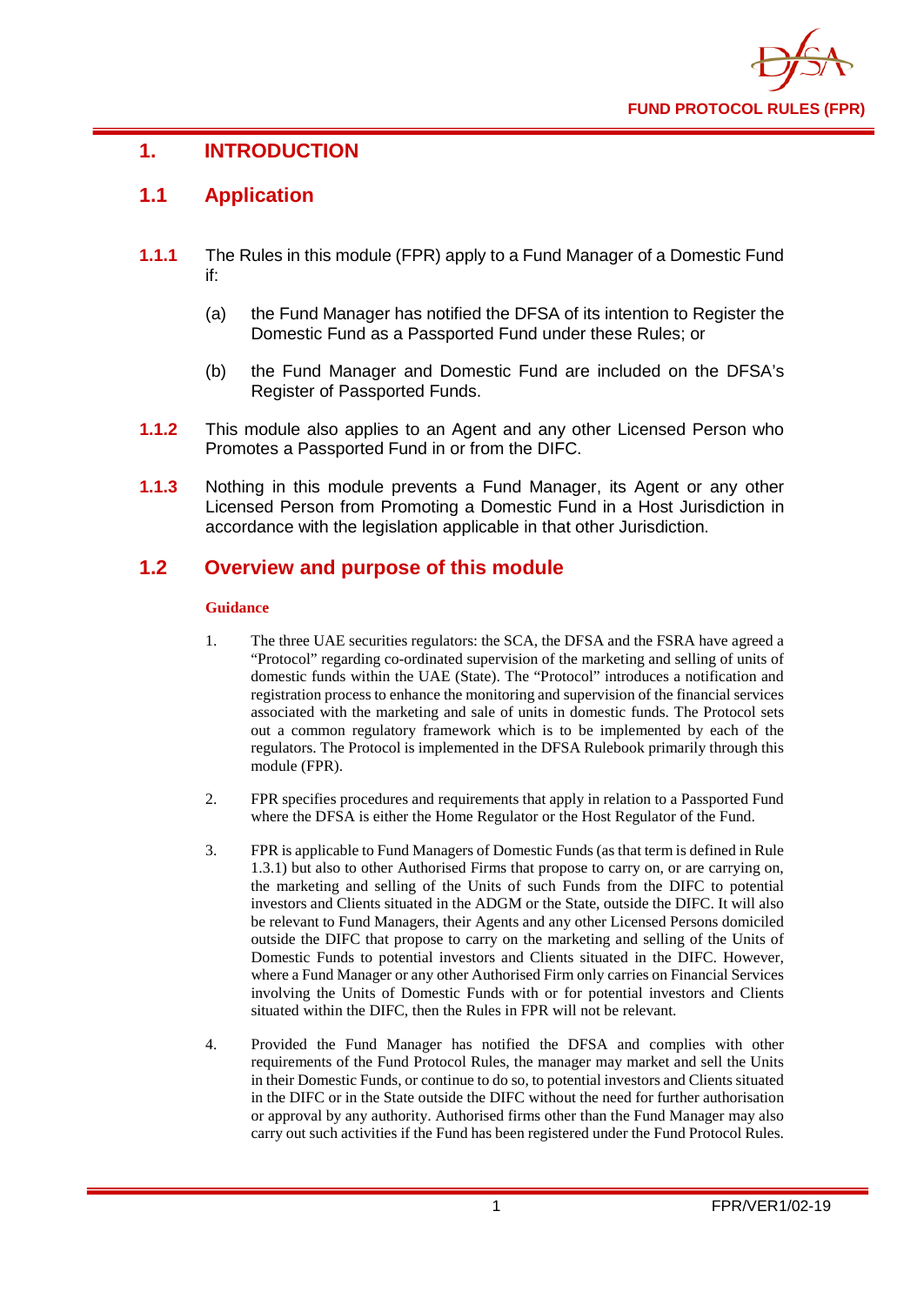

# <span id="page-4-0"></span>**1.3 Glossary for FPR**

#### **Guidance**

- 1. Some of the defined terms and abbreviations in this module may also be found in the DFSA's Glossary module (GLO). Where a defined term in this module does not appear in Rule 1.3.1, a Person to whom these Rules apply should refer to GLO to find the meaning.
- 2. A reference to legislation includes a reference to the legislation as amended or reenacted from time to time.
- 3. Note that some terms, such as Fund and Domestic Fund, are defined differently in this module than elsewhere the Rulebook.
- **1.3.1** In this module the terms and abbreviations listed in the table below have the following meanings:

| Agent               | A Licensed Person appointed by the Fund Manager of a<br>Passported Fund to Promote the Units of that Fund.                                                                                             |
|---------------------|--------------------------------------------------------------------------------------------------------------------------------------------------------------------------------------------------------|
| Authority           | The Securities and Commodities Authority (SCA), the<br>Financial Services Regulatory Authority (FSRA) or the<br>Dubai Financial Services Authority (DFSA).                                             |
| Domestic Fund or    | Any arrangement that:                                                                                                                                                                                  |
| Fund                | (a) is established or domiciled in the UAE; and                                                                                                                                                        |
|                     | (b) is a "collective investment fund" as defined under the<br>legislation administered by the DFSA or the FSRA or<br>an "investment fund" as defined under the legislation<br>administered by the SCA. |
| <b>Fund Manager</b> | The Person licensed by a Home Regulator to manage or<br>operate a Domestic Fund.                                                                                                                       |
| Home Regulator      | (a) In relation to a Fund, the Authority that is responsible<br>for regulating the Fund in the Jurisdiction where the<br>Fund is established or domiciled; and                                         |
|                     | (b) In relation to the Fund Manager of a Fund, the<br>Authority that is responsible for regulating the Fund<br>Manager in the Jurisdiction where the Fund is<br>established or domiciled.              |
| Home Jurisdiction   | In relation to a Fund, the Jurisdiction in which the Fund is<br>established or domiciled.                                                                                                              |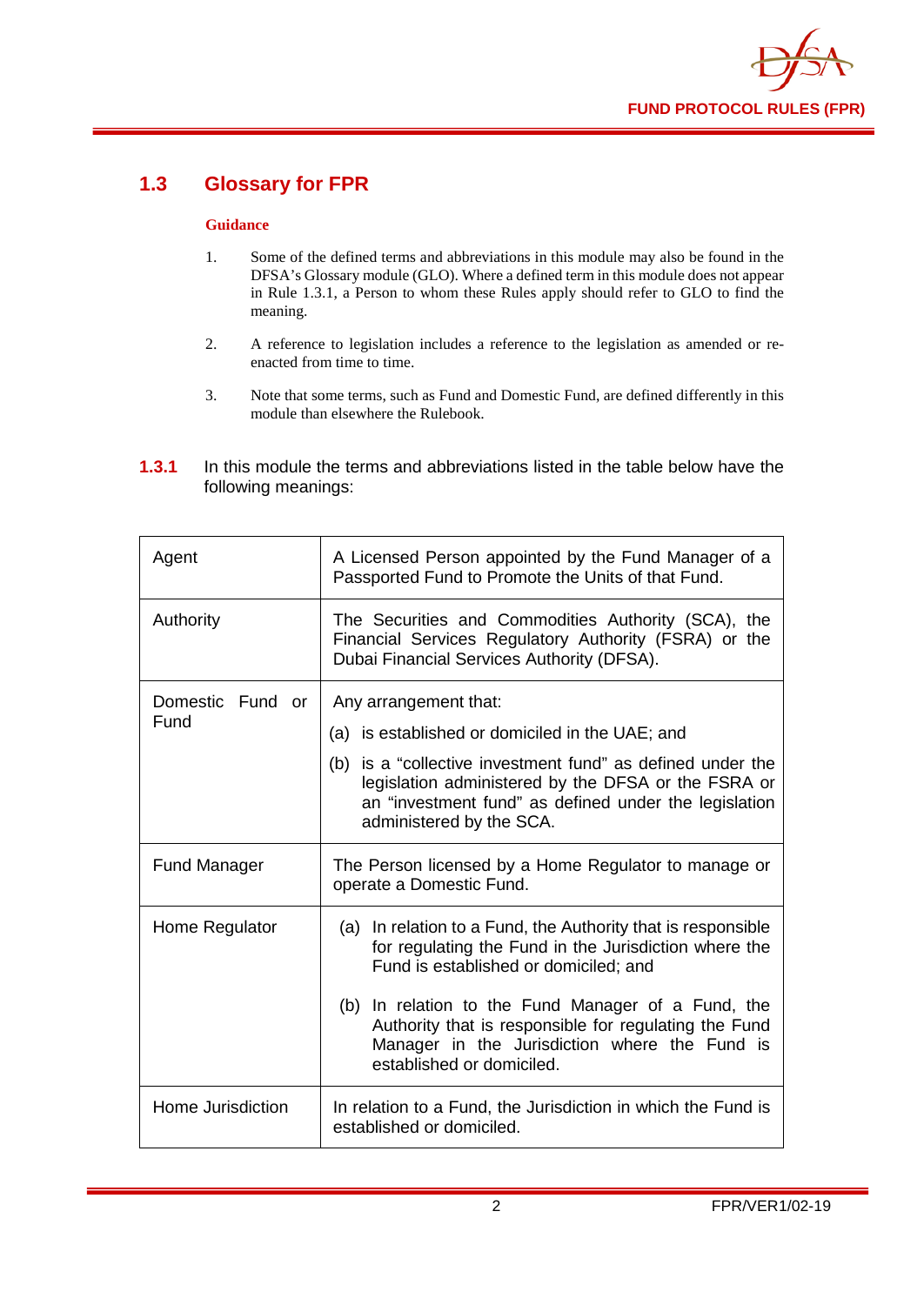

| <b>Host Jurisdiction</b><br>In relation to a Passported Fund, a Jurisdiction into which<br>the Passported Fund may be Promoted under these Rules.<br><b>Host Regulator</b><br>In relation to a Passported Fund, the Authority in the<br>Jurisdiction into which the Fund may be Promoted (Host<br>Jurisdiction) under these Rules.<br><b>Jurisdiction</b><br>The UAE (excluding the Financial Free Zones), the Dubai<br>International Financial Centre or the Abu Dhabi Global<br>Market.<br><b>Licensed Person</b><br>A Person who is licensed or otherwise authorised by an<br>Authority to Promote Funds.<br>A Domestic Fund that is registered on its Home<br>Passported Fund<br>Jurisdiction's Register of Passported Funds.<br>Person<br>body corporate<br>body<br>natural person,<br>Any<br>or<br>unincorporated, including<br>company, partnership,<br>a<br>unincorporated association, government or state.<br>Promote<br>The marketing and sale of units of a Passported Fund to<br>investors domiciled in the UAE by means of any form of<br>Promoted<br>communication including a direct or indirect public offering<br>or private placement performed by:<br>Promotion<br>(a) the Fund Manager;<br>Promoting<br>(b) an Agent; or<br>(c) any other Licensed Person.<br>In this definition "sale" includes any arranging, dealing and<br>advising activities in relation to the units.<br><b>Private Fund</b><br>A Domestic Fund where:<br>(a) the initial subscription paid by a Person to become a<br>Unitholder of the Fund is no less than \$50,000; and<br>(b) participation in the Fund is restricted to Unitholders<br>who are Qualified Investors.<br><b>Public Fund</b><br>A Domestic Fund where:<br>(a) Units of the Fund are offered to Persons in any of the<br>Jurisdictions by way of a public offer; or<br>(b) any Unitholder of the Fund is a Retail Client.<br><b>Qualified Investor</b><br>Any Person who is either a: |
|-----------------------------------------------------------------------------------------------------------------------------------------------------------------------------------------------------------------------------------------------------------------------------------------------------------------------------------------------------------------------------------------------------------------------------------------------------------------------------------------------------------------------------------------------------------------------------------------------------------------------------------------------------------------------------------------------------------------------------------------------------------------------------------------------------------------------------------------------------------------------------------------------------------------------------------------------------------------------------------------------------------------------------------------------------------------------------------------------------------------------------------------------------------------------------------------------------------------------------------------------------------------------------------------------------------------------------------------------------------------------------------------------------------------------------------------------------------------------------------------------------------------------------------------------------------------------------------------------------------------------------------------------------------------------------------------------------------------------------------------------------------------------------------------------------------------------------------------------------------------------------------------------------------------------------------------------------|
|                                                                                                                                                                                                                                                                                                                                                                                                                                                                                                                                                                                                                                                                                                                                                                                                                                                                                                                                                                                                                                                                                                                                                                                                                                                                                                                                                                                                                                                                                                                                                                                                                                                                                                                                                                                                                                                                                                                                                     |
|                                                                                                                                                                                                                                                                                                                                                                                                                                                                                                                                                                                                                                                                                                                                                                                                                                                                                                                                                                                                                                                                                                                                                                                                                                                                                                                                                                                                                                                                                                                                                                                                                                                                                                                                                                                                                                                                                                                                                     |
|                                                                                                                                                                                                                                                                                                                                                                                                                                                                                                                                                                                                                                                                                                                                                                                                                                                                                                                                                                                                                                                                                                                                                                                                                                                                                                                                                                                                                                                                                                                                                                                                                                                                                                                                                                                                                                                                                                                                                     |
|                                                                                                                                                                                                                                                                                                                                                                                                                                                                                                                                                                                                                                                                                                                                                                                                                                                                                                                                                                                                                                                                                                                                                                                                                                                                                                                                                                                                                                                                                                                                                                                                                                                                                                                                                                                                                                                                                                                                                     |
|                                                                                                                                                                                                                                                                                                                                                                                                                                                                                                                                                                                                                                                                                                                                                                                                                                                                                                                                                                                                                                                                                                                                                                                                                                                                                                                                                                                                                                                                                                                                                                                                                                                                                                                                                                                                                                                                                                                                                     |
|                                                                                                                                                                                                                                                                                                                                                                                                                                                                                                                                                                                                                                                                                                                                                                                                                                                                                                                                                                                                                                                                                                                                                                                                                                                                                                                                                                                                                                                                                                                                                                                                                                                                                                                                                                                                                                                                                                                                                     |
|                                                                                                                                                                                                                                                                                                                                                                                                                                                                                                                                                                                                                                                                                                                                                                                                                                                                                                                                                                                                                                                                                                                                                                                                                                                                                                                                                                                                                                                                                                                                                                                                                                                                                                                                                                                                                                                                                                                                                     |
|                                                                                                                                                                                                                                                                                                                                                                                                                                                                                                                                                                                                                                                                                                                                                                                                                                                                                                                                                                                                                                                                                                                                                                                                                                                                                                                                                                                                                                                                                                                                                                                                                                                                                                                                                                                                                                                                                                                                                     |
|                                                                                                                                                                                                                                                                                                                                                                                                                                                                                                                                                                                                                                                                                                                                                                                                                                                                                                                                                                                                                                                                                                                                                                                                                                                                                                                                                                                                                                                                                                                                                                                                                                                                                                                                                                                                                                                                                                                                                     |
|                                                                                                                                                                                                                                                                                                                                                                                                                                                                                                                                                                                                                                                                                                                                                                                                                                                                                                                                                                                                                                                                                                                                                                                                                                                                                                                                                                                                                                                                                                                                                                                                                                                                                                                                                                                                                                                                                                                                                     |
|                                                                                                                                                                                                                                                                                                                                                                                                                                                                                                                                                                                                                                                                                                                                                                                                                                                                                                                                                                                                                                                                                                                                                                                                                                                                                                                                                                                                                                                                                                                                                                                                                                                                                                                                                                                                                                                                                                                                                     |
|                                                                                                                                                                                                                                                                                                                                                                                                                                                                                                                                                                                                                                                                                                                                                                                                                                                                                                                                                                                                                                                                                                                                                                                                                                                                                                                                                                                                                                                                                                                                                                                                                                                                                                                                                                                                                                                                                                                                                     |
|                                                                                                                                                                                                                                                                                                                                                                                                                                                                                                                                                                                                                                                                                                                                                                                                                                                                                                                                                                                                                                                                                                                                                                                                                                                                                                                                                                                                                                                                                                                                                                                                                                                                                                                                                                                                                                                                                                                                                     |
|                                                                                                                                                                                                                                                                                                                                                                                                                                                                                                                                                                                                                                                                                                                                                                                                                                                                                                                                                                                                                                                                                                                                                                                                                                                                                                                                                                                                                                                                                                                                                                                                                                                                                                                                                                                                                                                                                                                                                     |
|                                                                                                                                                                                                                                                                                                                                                                                                                                                                                                                                                                                                                                                                                                                                                                                                                                                                                                                                                                                                                                                                                                                                                                                                                                                                                                                                                                                                                                                                                                                                                                                                                                                                                                                                                                                                                                                                                                                                                     |
|                                                                                                                                                                                                                                                                                                                                                                                                                                                                                                                                                                                                                                                                                                                                                                                                                                                                                                                                                                                                                                                                                                                                                                                                                                                                                                                                                                                                                                                                                                                                                                                                                                                                                                                                                                                                                                                                                                                                                     |
|                                                                                                                                                                                                                                                                                                                                                                                                                                                                                                                                                                                                                                                                                                                                                                                                                                                                                                                                                                                                                                                                                                                                                                                                                                                                                                                                                                                                                                                                                                                                                                                                                                                                                                                                                                                                                                                                                                                                                     |
|                                                                                                                                                                                                                                                                                                                                                                                                                                                                                                                                                                                                                                                                                                                                                                                                                                                                                                                                                                                                                                                                                                                                                                                                                                                                                                                                                                                                                                                                                                                                                                                                                                                                                                                                                                                                                                                                                                                                                     |
|                                                                                                                                                                                                                                                                                                                                                                                                                                                                                                                                                                                                                                                                                                                                                                                                                                                                                                                                                                                                                                                                                                                                                                                                                                                                                                                                                                                                                                                                                                                                                                                                                                                                                                                                                                                                                                                                                                                                                     |
|                                                                                                                                                                                                                                                                                                                                                                                                                                                                                                                                                                                                                                                                                                                                                                                                                                                                                                                                                                                                                                                                                                                                                                                                                                                                                                                                                                                                                                                                                                                                                                                                                                                                                                                                                                                                                                                                                                                                                     |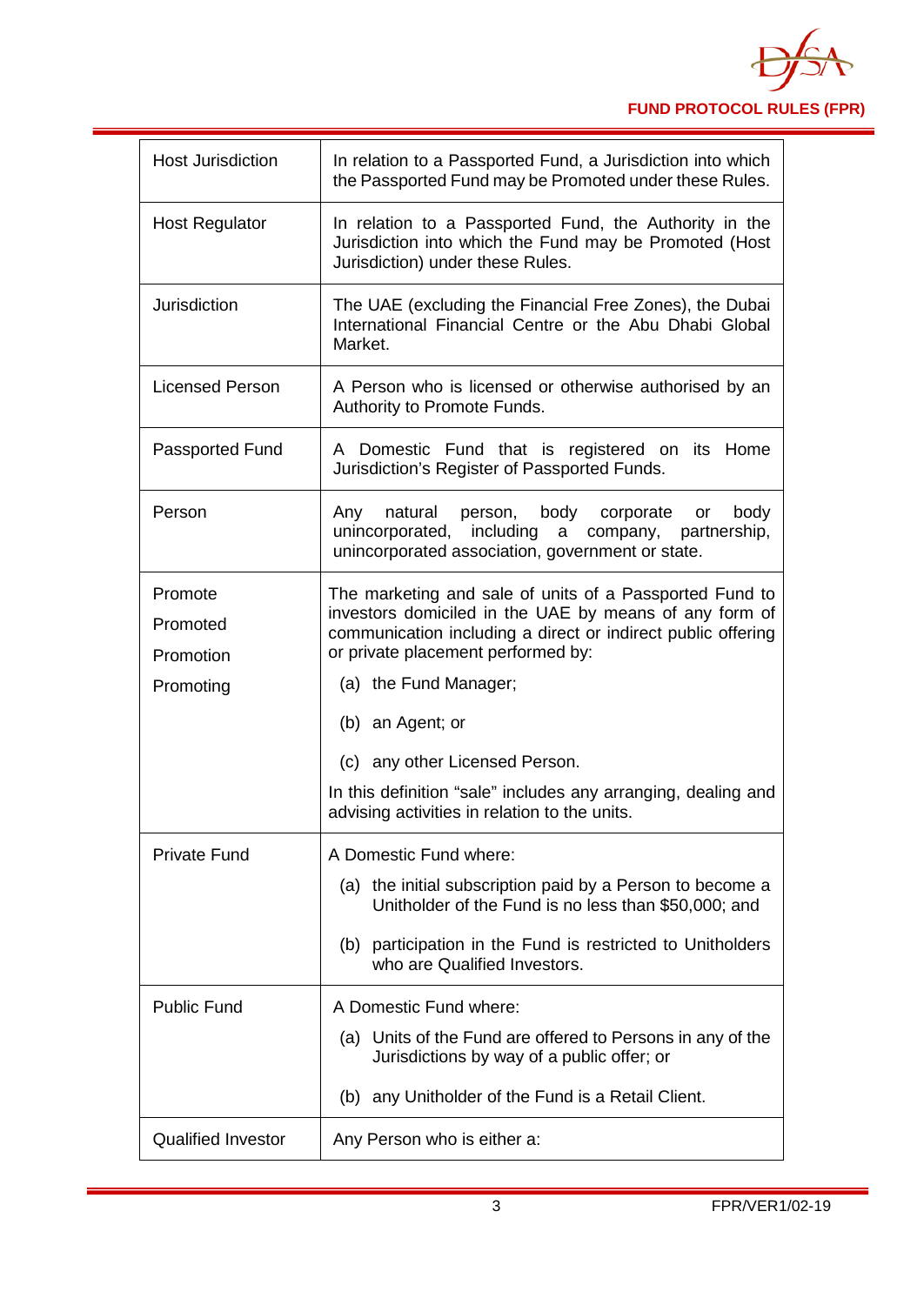

| (a) "Deemed" Qualified Investor;                                                                                                                                                                           |
|------------------------------------------------------------------------------------------------------------------------------------------------------------------------------------------------------------|
| (b) "Service-based" Qualified Investor; or                                                                                                                                                                 |
| (c) "Assessed" Qualified Investor.                                                                                                                                                                         |
| "Deemed" Qualified Investor                                                                                                                                                                                |
| A Person is a "deemed" Qualified Investor if the Person<br>falls within any of the following paragraphs and has not<br>opted to be classified as a Retail Client:                                          |
| (a) a supranational organisation whose members are<br>either countries, central banks or national monetary<br>authorities;                                                                                 |
| (b) a properly constituted government, government<br>agency, central bank or other national monetary<br>authority of any country or jurisdiction;                                                          |
| (c) a public authority or state investment body;                                                                                                                                                           |
| (d) an investment exchange or a clearing house that is<br>authorised by an Authority or a financial services<br>regulator outside the UAE;                                                                 |
| (e) a Person who is authorised to carry on a financial<br>service by an Authority or by a financial services<br>regulator;                                                                                 |
| (f)<br>the management company of a regulated pension<br>fund;                                                                                                                                              |
| (g) a Person which, as at the date of its most recent<br>financial statements, met at least two of the<br>following requirements:                                                                          |
| (i) a balance sheet total of US\$20 million;                                                                                                                                                               |
| (ii) a net annual turnover of US\$40 million; or                                                                                                                                                           |
| (iii) own funds or called up capital of at least US\$2<br>million,                                                                                                                                         |
| or, in each case, equivalent amounts in another<br>currency;                                                                                                                                               |
| (h) a Collective Investment Fund or a regulated pension<br>fund:                                                                                                                                           |
| (i) a body corporate whose shares are listed or admitted<br>to trading on any exchange of an IOSCO member<br>country;                                                                                      |
| any other institutional investor whose main activity<br>(j)<br>is to invest in financial instruments, including an<br>entity dedicated to the securitisation of assets or<br>other financial transactions; |
| (k) a trustee of a trust which has, or had during the<br>previous twelve months,<br>assets of at least                                                                                                     |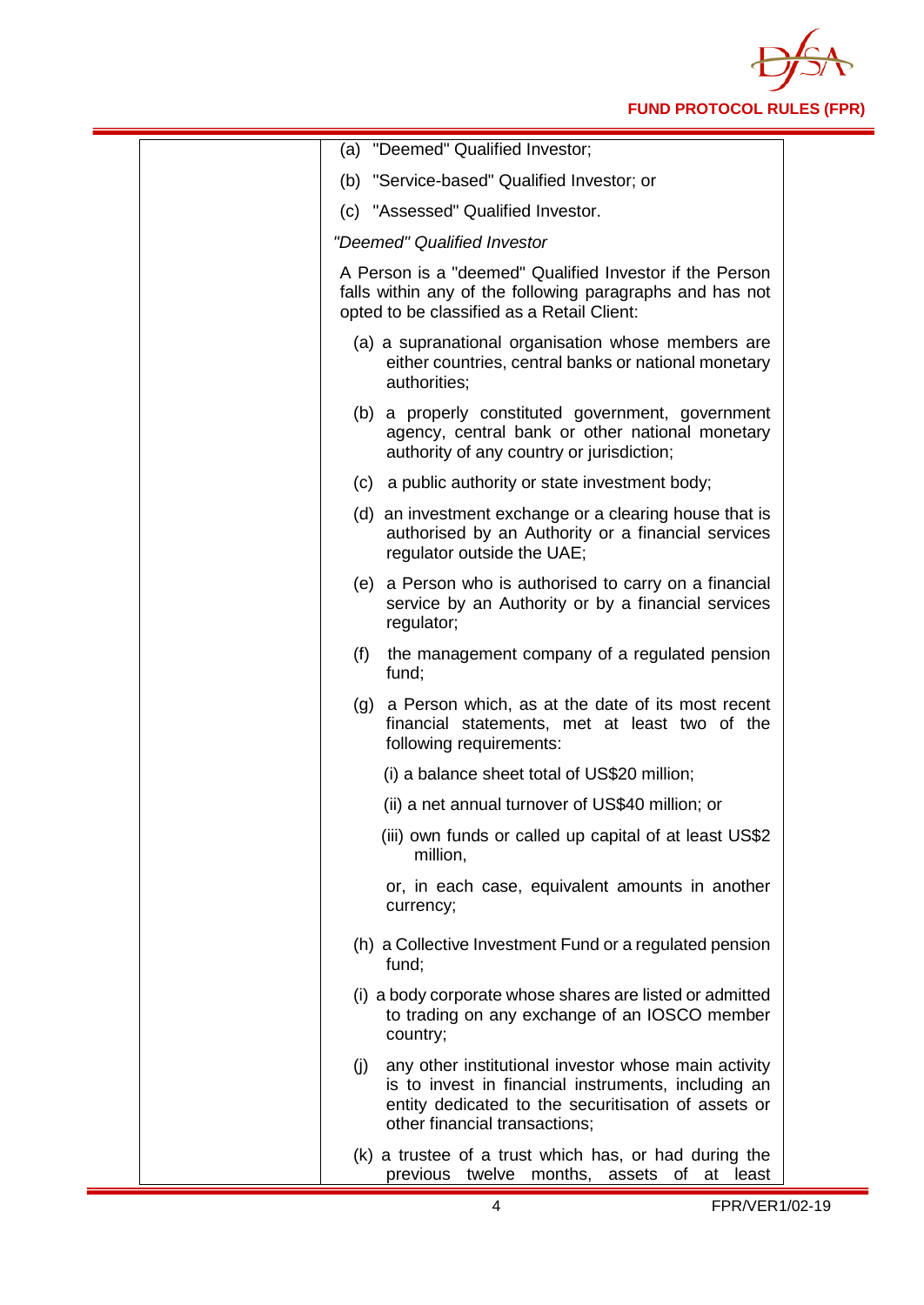

| US\$10,000,000, or an equivalent amount in<br>another currency. An individual trustee on the<br>board of such a trust is only a "deemed" Qualified<br>Investor in relation to that particular trust;                                                 |
|------------------------------------------------------------------------------------------------------------------------------------------------------------------------------------------------------------------------------------------------------|
| a single family office with respect to its activities<br>(I)<br>carried on exclusively for the purposes of, and only<br>in so far as it is, carrying out its duties as a single<br>family office; or                                                 |
| (m) a subsidiary or a parent of any of the Persons<br>described in $1(a)-(I)$ .                                                                                                                                                                      |
| "Service-based" Qualified Investor                                                                                                                                                                                                                   |
| A Person is a "Service-based" Qualified Investor if:                                                                                                                                                                                                 |
| (a) the financial service provided to that Person is<br>"Advising on Investments" or "Arranging Credit";                                                                                                                                             |
| (b) the service is provided for the purposes of corporate<br>structuring and financing; and                                                                                                                                                          |
| (c) the Person has not opted to be classified as a Retail<br>Client.                                                                                                                                                                                 |
| "Assessed" Qualified Investor                                                                                                                                                                                                                        |
| A Person is an "assessed" Qualified Investor if the Person<br>falls within any of the following paragraphs and has not<br>opted to be classified as a Retail Client:                                                                                 |
| <b>Individuals</b>                                                                                                                                                                                                                                   |
| (1) An individual is an "assessed" Qualified Investor if:                                                                                                                                                                                            |
| (a) the individual has<br>net assets of at<br>least<br>US\$1,000,000 (or an equivalent amount in another<br>currency), the calculation of which must:                                                                                                |
| (i)<br>exclude the value of that person's primary<br>residence; and                                                                                                                                                                                  |
| (ii) include any assets held directly or indirectly by<br>that Person; and                                                                                                                                                                           |
| (b) either:                                                                                                                                                                                                                                          |
| (i)<br>the individual is, or has been, in the previous<br>two years, an employee in a professional<br>position in a Person authorised to carry on a<br>financial service by an Authority or by a<br>financial services regulator outside the UAE; or |
| (ii)<br>the individual appears, on reasonable grounds,<br>sufficient<br>experience<br>have<br>to<br>and                                                                                                                                              |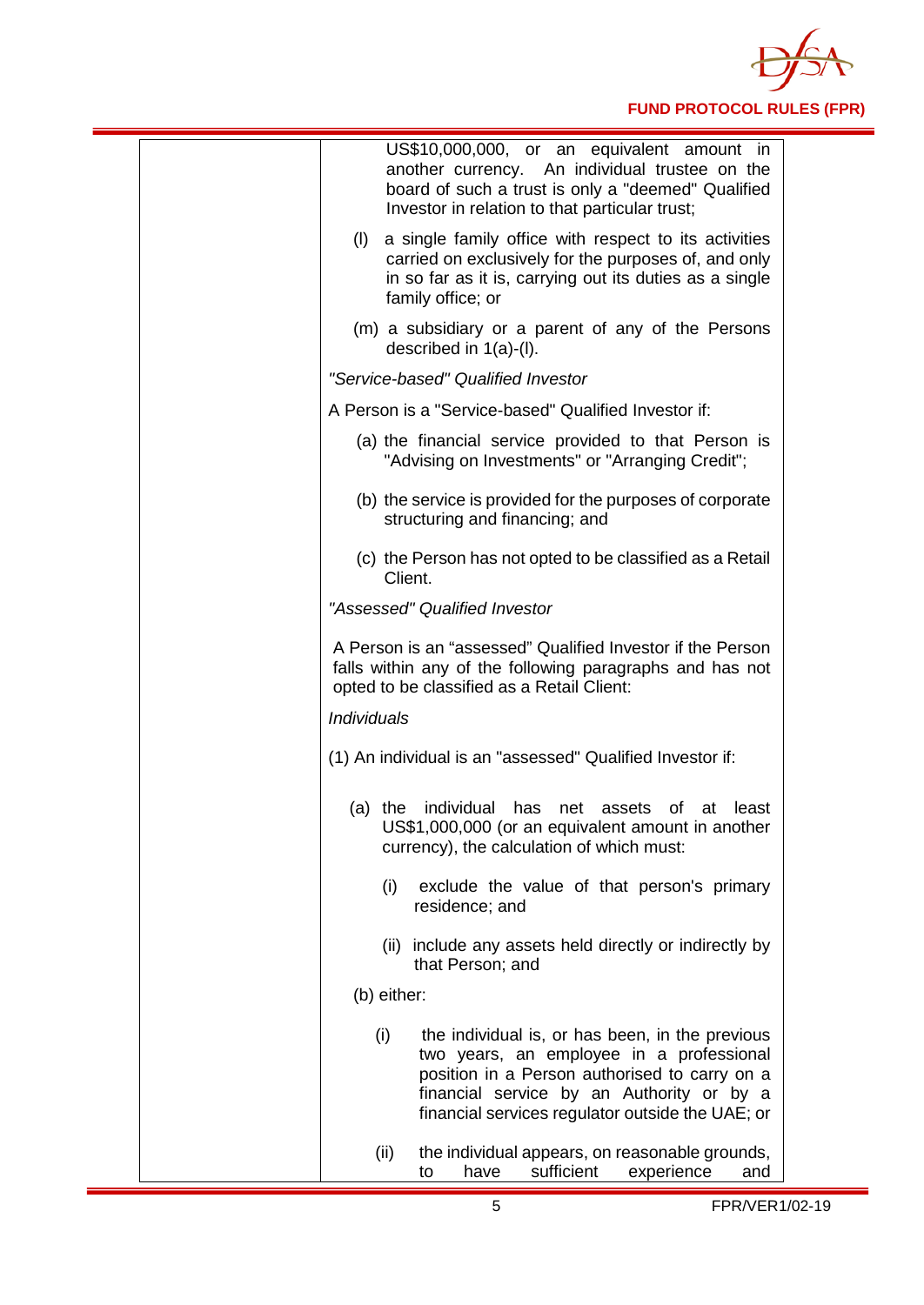

| understanding of relevant financial markets,<br>products or transactions and any associated<br>risks.                                                                                                                                                                                                                                                                                                                      |
|----------------------------------------------------------------------------------------------------------------------------------------------------------------------------------------------------------------------------------------------------------------------------------------------------------------------------------------------------------------------------------------------------------------------------|
| (2) Any legal structure or vehicle, such as an undertaking,<br>trust or foundation, is an "assessed" Qualified Investor if it<br>is set up solely for the purpose of facilitating the<br>management of an investment portfolio of an individual<br>assessed as meeting the requirements in (1).                                                                                                                            |
| (3) An individual who has a joint account (a "joint account<br>holder") with an individual assessed as meeting the<br>requirements in (1) (the "primary account holder") is an<br>"assessed" Qualified Investor if:                                                                                                                                                                                                        |
| (a) the joint account holder is a family member of the<br>primary account holder;                                                                                                                                                                                                                                                                                                                                          |
| (b) the account is used for the purposes of managing<br>investments for the primary account holder and the<br>joint account holder; and                                                                                                                                                                                                                                                                                    |
| (c) the joint account holder has confirmed in writing that<br>investment decisions relating to the joint account<br>are generally made for, or on behalf of, him by the<br>primary account holder.                                                                                                                                                                                                                         |
| (4) An individual classified as a Qualified Investor may<br>operate a joint account with more than one family member.<br>Provided that each such family member meets the<br>requirements set out in (3) above, they may all be classified<br>as Qualified Investors.                                                                                                                                                       |
| (5) A legal structure or vehicle of a Qualified Investor which<br>is itself classified as a Qualified Investor may not opt to be<br>treated as a Retail Client, as that right belongs to the<br>Qualified Investor for whose purposes the vehicle is set up.                                                                                                                                                               |
| (6) A family member of a Qualified Investor classified as a<br>Qualified Investor under (3) above does not per se have a<br>right to opt to be classified as a Retail Client with regard to<br>the operation of the joint account.                                                                                                                                                                                         |
| (7) A family member of a Qualified Investor classified as a<br>Qualified Investor under (3) may withdraw his confirmation<br>given to have decisions on behalf of him made by the<br>Qualified Investor who is the primary account holder of the<br>joint account. An Authorised Person must ensure that once<br>such a withdrawal is made, the withdrawing individual is no<br>longer classified as a Qualified Investor. |
| Undertakings                                                                                                                                                                                                                                                                                                                                                                                                               |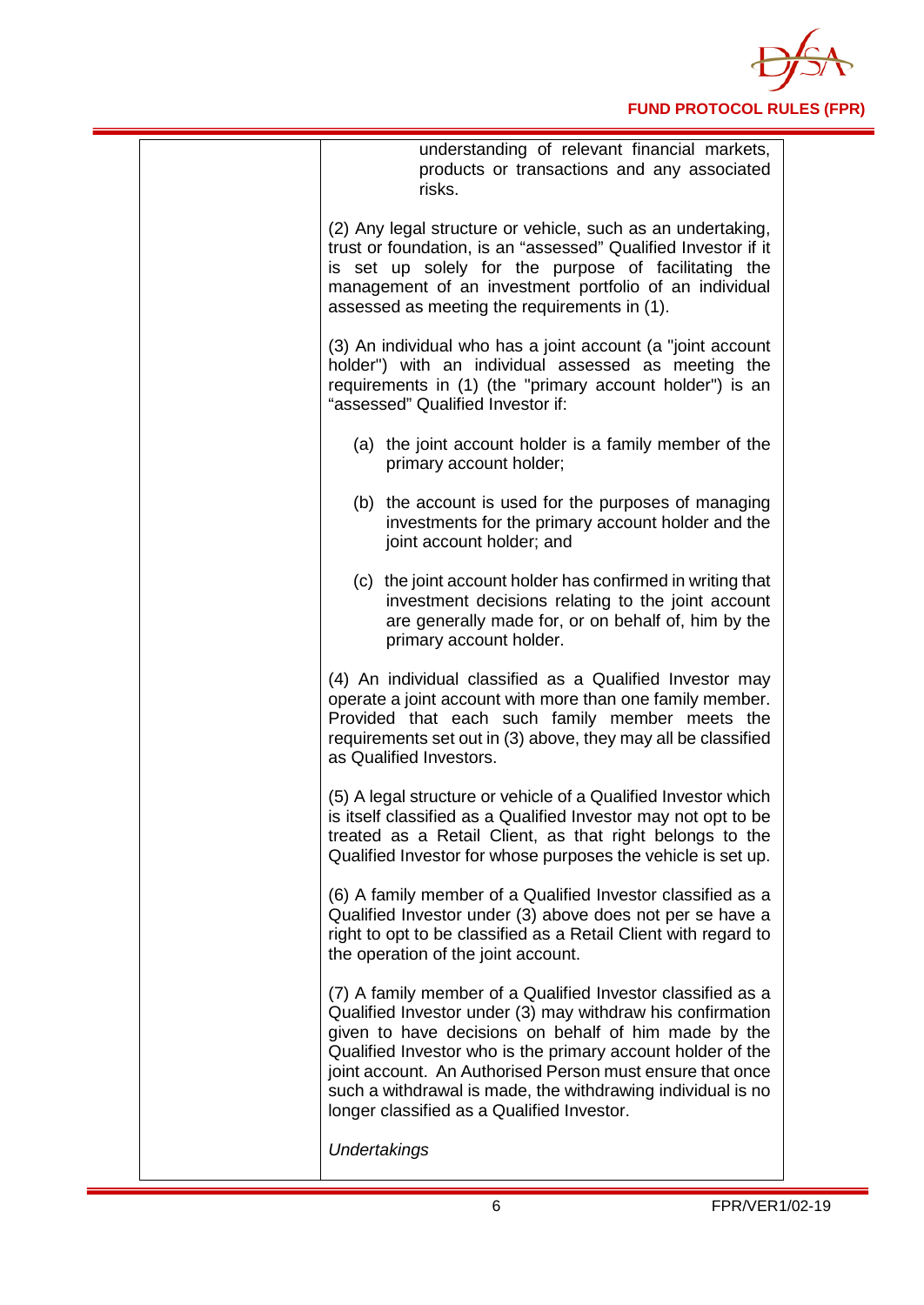

|                                     | (8) An undertaking is an "assessed" Qualified Investor if the<br>undertaking:                                                                                                                                                                                                                           |
|-------------------------------------|---------------------------------------------------------------------------------------------------------------------------------------------------------------------------------------------------------------------------------------------------------------------------------------------------------|
|                                     | (a) has own funds or called up capital of at least<br>US\$1,000,000 (or an equivalent amount in<br>another currency); and                                                                                                                                                                               |
|                                     | (b) appears, on reasonable grounds, to have sufficient<br>experience<br>and<br>understanding of relevant<br>financial markets, products or transactions and<br>any associated risks.                                                                                                                    |
|                                     | An undertaking is an "assessed" Qualified Investor if<br>(9)<br>the undertaking has a controller, holding company, a<br>subsidiary or a joint venture partner which meets the<br>requirement to be an "assessed" Qualified Investor under<br>$(1)$ , $(2)$ or $(4)$ , or a "deemed" Qualified Investor. |
| Register<br><b>Passported Funds</b> | of<br>(a) In relation to the DFSA, the register of Passported<br>Funds maintained by the DFSA; and                                                                                                                                                                                                      |
|                                     | (b) In relation to another Authority, the register of<br>Passported Funds maintained by that Authority.                                                                                                                                                                                                 |
| <b>Retail Investor</b>              | A Person who is not classified as a Qualified Investor                                                                                                                                                                                                                                                  |
| Unit                                | A unit in or a share representing the rights or interests of a<br>Unitholder in a Fund.                                                                                                                                                                                                                 |
| Unitholder                          | In relation to a Fund, any holder of a Unit in the Fund or of<br>any right or interest in such a Unit, and whose name is<br>entered on the Fund's register in relation to that Unit.                                                                                                                    |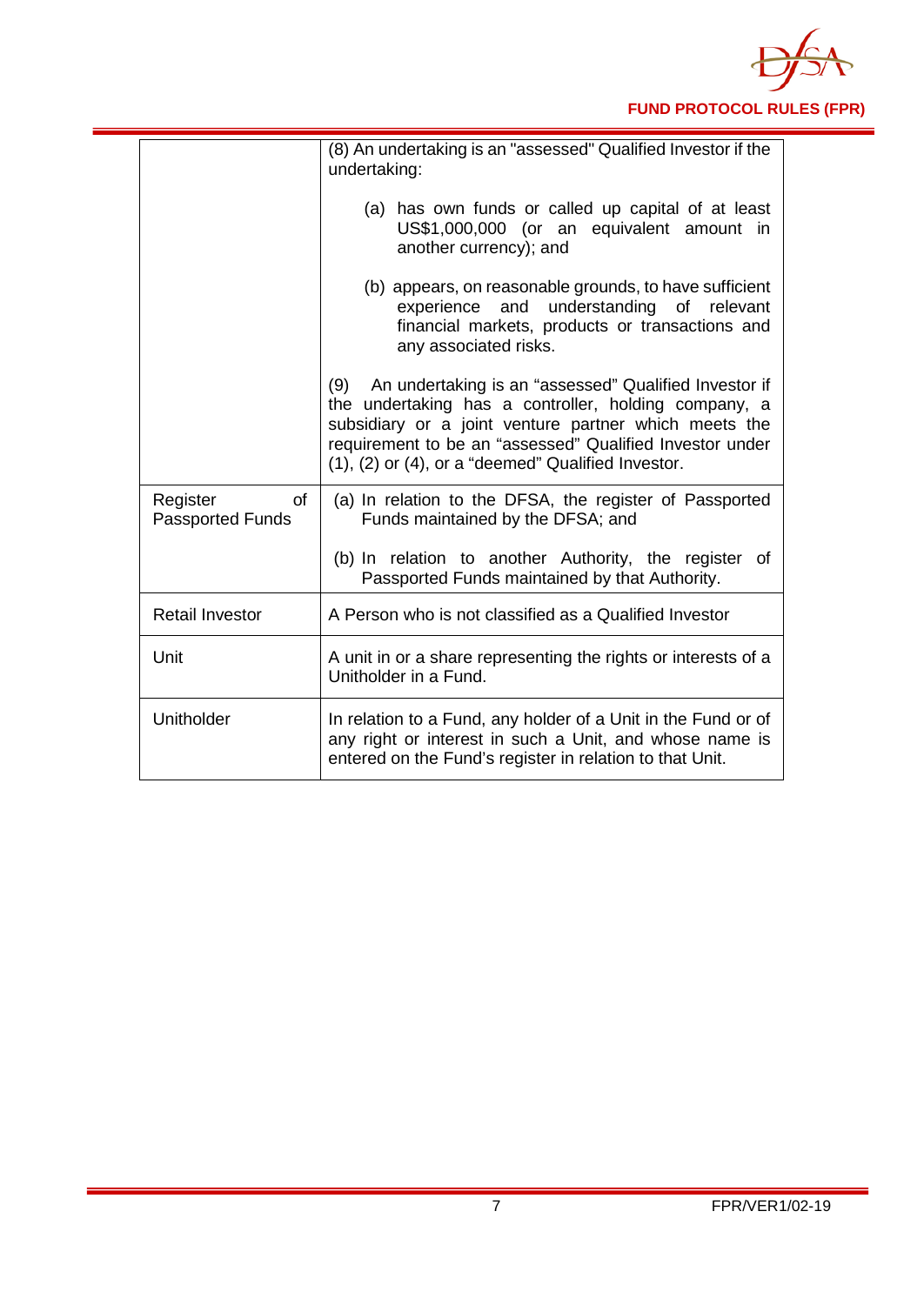

# <span id="page-10-0"></span>**2. PASSPORTED FUNDS**

# <span id="page-10-1"></span>**2.1 Passported Funds**

- **2.1.1** This section applies if the DIFC is the Home Jurisdiction or Host Jurisdiction of a Passported Fund.
- **2.1.2** A Domestic Fund that is registered as a Passported Fund in accordance with these Rules must be either a Public Fund or a Private Fund.
- **2.1.3** If a Passported Fund is a Private Fund, the Fund Manager, its Agent and any other Licensed Person may Promote the Units in the Fund only by way of private placement to Qualified Investors and if the initial subscription is not less than \$50,000 (or its equivalent in another currency).
- **2.1.4** If a Passported Fund is a Public Fund, the Fund Manager, its Agent and any other Licensed Person may Promote the Units in the Fund to Retail Investors and Qualified Investors.

#### **Guidance**

A Public Fund as defined in these Rules corresponds to a Public Fund under CIR and a Private Fund as defined in these Rules corresponds to an Exempt Fund or QIF under CIR.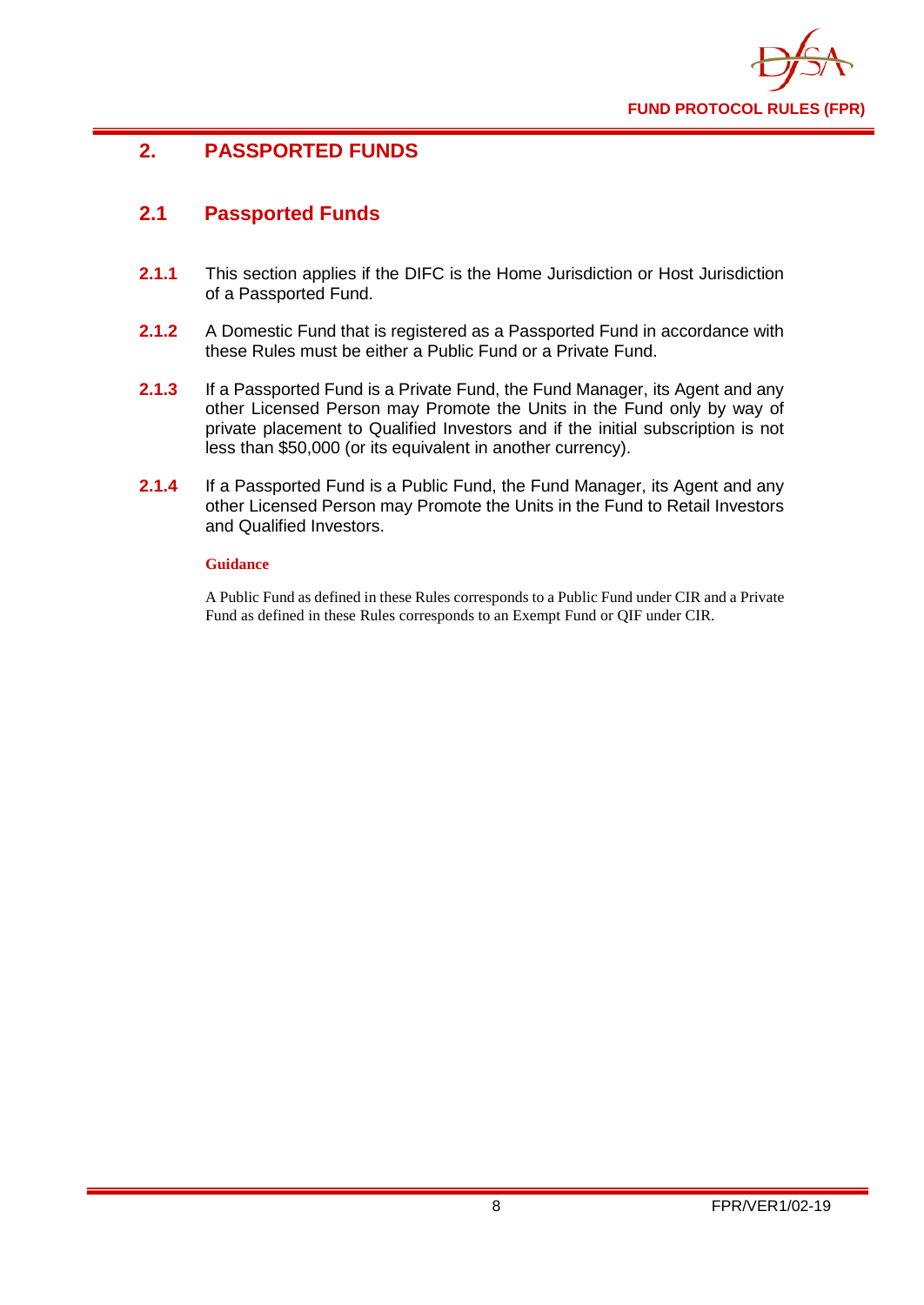

# <span id="page-11-0"></span>**3 PROCEDURE FOR NOTIFICATION**

# <span id="page-11-1"></span>**3.1 Notification for Private Funds**

- **3.1.1** This section applies if the DFSA is the Home Regulator of a Private Fund.
- **3.1.2** If the Fund Manager of a Private Fund wishes to use the passporting procedures under these Rules, it must notify the DFSA of its intention that the Private Fund be a Passported Fund.
- **3.1.3** The notice referred to in Rule 3.1.2 must:
	- (a) be in such form as the DFSA may from time to time determine;
	- (b) identify the one or more Host Jurisdictions in which the Private Fund will be Promoted;
	- (c) identify the Agents (if any) that will conduct the Promotion of the Private Fund;
	- (d) include a copy of the offering document containing a disclaimer to the following effect:

"This Prospectus relates to a DIFC Fund in accordance with the Collective Investment Law 2010 and Rules of the Dubai Financial Services Authority ("DFSA").

The DFSA has no responsibility for reviewing or verifying any Prospectus or other documents in connection with this Domestic Fund. Accordingly, the DFSA has not approved this Prospectus or any other associated documents nor taken any steps to verify the information set out in this Prospectus, and has no responsibility for it.

No other regulatory authority in the UAE has any responsibility for reviewing or verifying this prospectus or any other documents in connection with the promotion of this fund. Accordingly, no regulatory authority in the UAE has approved this prospectus or any other associated documents, nor taken any steps to verify the information set out herein, and therefore no regulatory authority in the UAE has any responsibility for the same.

This Passported Fund is a Private Fund and, accordingly, the units thereof may only be promoted to Qualified Investors in [*insert relevant Host Jurisdiction(s)*] by means of private placement.

The Units to which this Prospectus relates may be illiquid and/or subject to restrictions on their resale. Prospective purchasers of the Units offered should conduct their own due diligence on the Units.

If you do not understand the contents of this document you should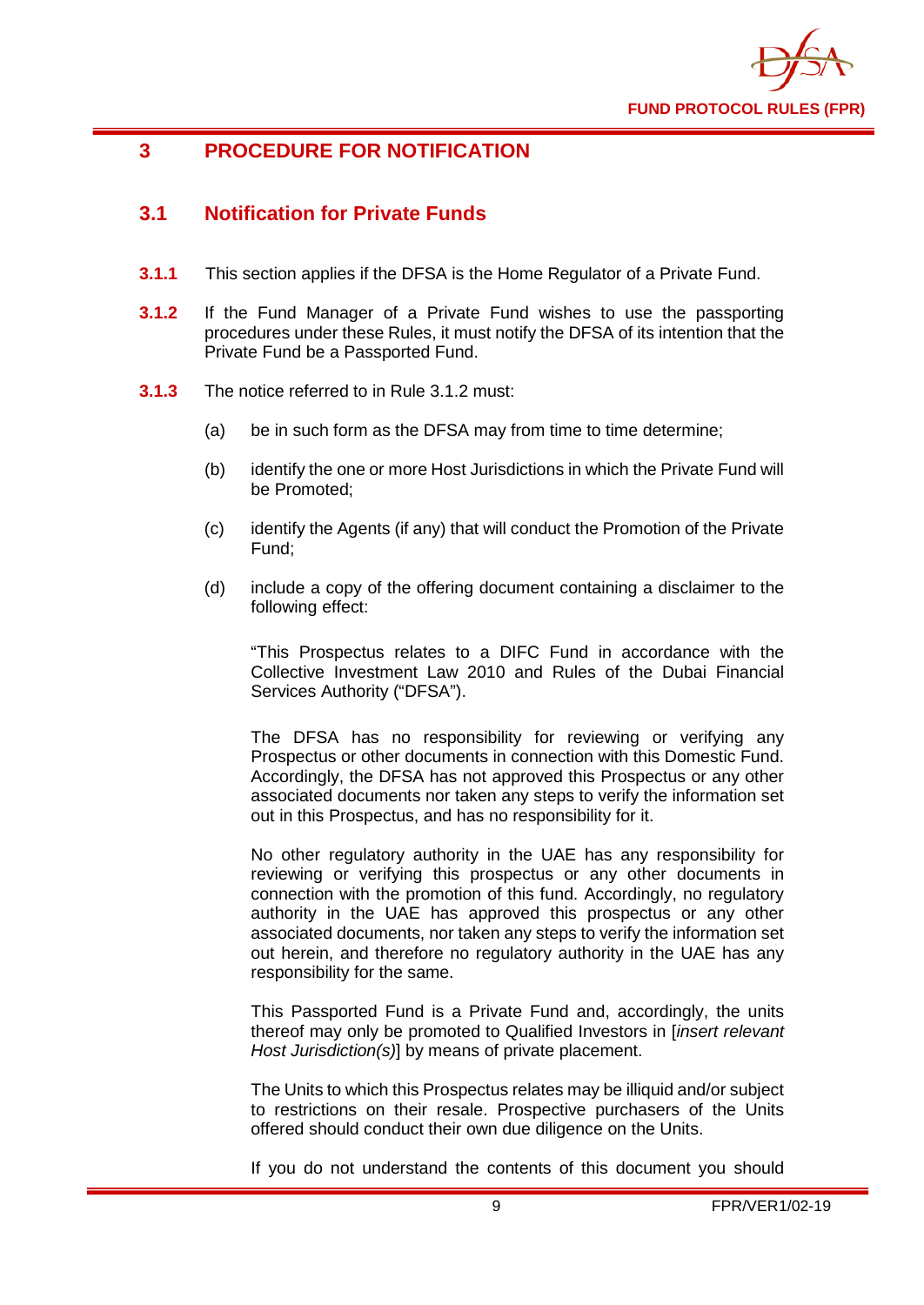

consult an authorised financial adviser.";

- (e) include the relevant fee referred to in chapter 7 of these Rules; and
- (f) contain, and be accompanied by, such other information as the DFSA may reasonably require.
- **3.1.4** The DFSA will:
	- (a) within 5 business days of receipt of the duly completed notice referred to in Rules 3.1.2 and 3.1.3, and subject to Rule 3.1.5, provide a notice of the intent to use the passporting procedures to the Host Regulator in the relevant Host Jurisdiction where the Passported Fund is intended to be Promoted; and
	- (b) promptly following confirmation from the relevant Host Regulator that its respective Register of Passported Funds has been updated to include the details of the Passported Fund:
		- (i) publish the details of the Passported Fund on the DFSA's Register of Passported Funds; and
		- (ii) notify the Fund Manager that registration on the DFSA's Register of Passported Funds is complete.
- **3.1.5** (1) The DFSA will not provide a notice under Rule 3.1.4(a):
	- (a) if it considers that the Fund Manager or the Private Fund does not comply with, or it has reasonable grounds for determining that the Fund Manager or the Private Fund may in the future not comply with, applicable legislation including these Rules; or
	- (b) if it considers that it is necessary and appropriate to refrain from doing so in order to further one or more of its objectives.
	- (2) The procedures in Schedule 3 to the Regulatory Law apply to a decision of the DFSA to not provide a notice under (1).
- **3.1.6** (1) The DFSA will immediately notify the Fund Manager of its decision not to provide a notice in accordance with Rule 3.1.5.
	- (2) If the DFSA decides to not provide a notice, the Fund Manager of the Fund may refer the matter to the Financial Markets Tribunal for review.
- **3.1.7** Following the earlier of:
	- (a) the Passported Fund appearing on the Register of Passported Funds of the relevant Host Jurisdiction(s) referred to in Rule 3.1.4(b); or
	- (b) the Fund Manager being notified that registration on the DFSA's Register of Passported Funds is complete under Rule 3.1.4(b)(ii),

the Passported Fund may, subject to these Rules (including Rule 3.1.8), be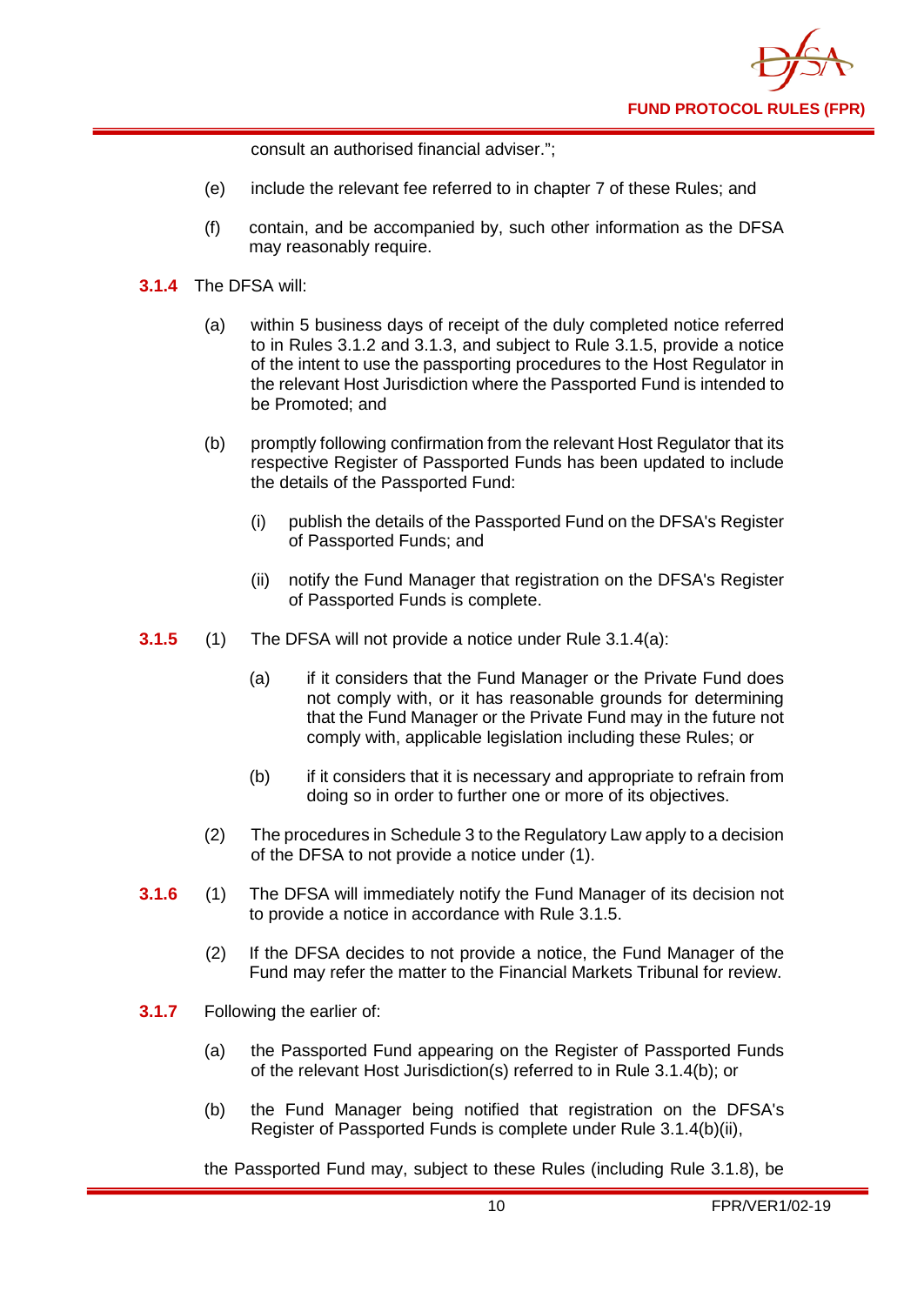

Promoted to Qualified Investors in the Jurisdiction specified in its notification.

- **3.1.8** If the DFSA receives notice from a Host Regulator stating that the name of the Passported Fund is not available for use in the relevant Host Jurisdiction because it is already in use, or the use of the name is subject to restriction in that Host Jurisdiction, then the DFSA shall require the Fund Manager to immediately cease Promotion of the Passported Fund and the Passported Fund to adopt, as soon as practicable, an alternative name in the DIFC and in the relevant Host Jurisdiction in order to re-commence Promotion.
- **3.1.9** If, at any time between the notification under Rule 3.1.2 and the commencement of Promotion in a Host Jurisdiction, the Fund Manager becomes aware of any material change, error, or omission reasonably likely to be relevant to such notification, the Fund Manager must give written notice to the DFSA without delay. The DFSA will promptly provide the relevant Host Regulator with all relevant details of such material change, error or omission.
- **3.1.10** If, as a result of any material change, error, or omission referred to in Rule 3.1.9, the Fund Manager will no longer comply with applicable legislation, including these Rules, or if the DFSA otherwise considers it necessary and appropriate in the circumstances, the DFSA shall take all due measures, including, if necessary, the de-registration of the Private Fund from the DFSA's Register of Passported Funds in accordance with these Rules.

### <span id="page-13-0"></span>**3.2 Notification for Public Funds**

- **3.2.1** This section applies if the DFSA is the Home Regulator of a Public Fund.
- **3.2.2** If the Fund Manager of a Public Fund wishes to use the passporting procedures under these Rules, it must notify the DFSA of its intention that the Public Fund be a Passported Fund.
- **3.2.3** The notice referred to in Rule 3.2.2 must:
	- (a) be in such form as the DFSA may from time to time determine;
	- (b) include a certification, given on behalf of the Fund Manager, to the effect that the Public Fund meets, and will continue to meet, the minimum requirements set out in App1;
	- (c) identify the one or more Host Jurisdictions in which the Public Fund will be Promoted;
	- (d) identify the Agents (if any) that will conduct the Promotion of the Public Fund;
	- (e) include a copy of the prospectus containing a disclaimer to the following effect:

"This Prospectus relates to a DIFC Fund in accordance with the Collective Investment Law 2010 and Rules of the Dubai Financial Services Authority ("DFSA").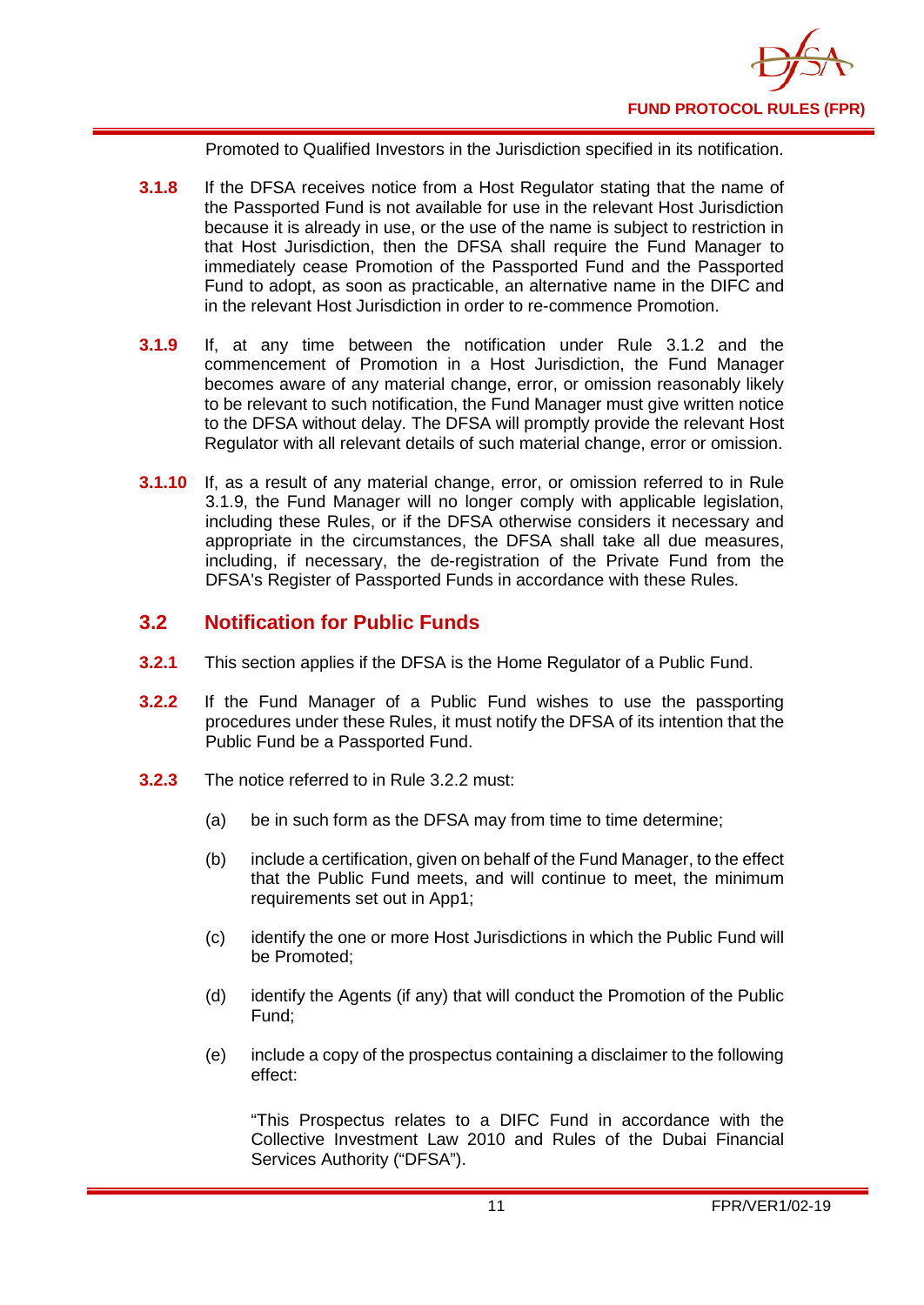

The DFSA has no responsibility for reviewing or verifying any Prospectus or other documents in connection with this Domestic Fund. Accordingly, the DFSA has not approved this Prospectus or any other associated documents nor taken any steps to verify the information set out in this Prospectus, and has no responsibility for it.

No other regulatory authority in the UAE has any responsibility for reviewing or verifying this prospectus or any other documents in connection with the promotion of this fund. Accordingly, no regulatory authority in the UAE has approved this prospectus or any other associated documents, nor taken any steps to verify the information set out herein, and therefore no regulatory authority in the UAE has any responsibility for the same.

This Passported Fund is a Public Fund and, accordingly, the units thereof may be promoted, including by means of a public offer of the units for public subscription, to persons in [*insert relevant Host Jurisdiction(s)*].

The Units to which this Prospectus relates may be illiquid and/or subject to restrictions on their resale. Prospective purchasers of the Units offered should conduct their own due diligence on the Units.

If you do not understand the contents of this document you should consult an authorised financial adviser.";

- (f) include the relevant fee referred to in chapter 7 of these Rules;
- (g) include a copy of the Key Investor Information Document (KIID) in both English and Arabic; and
- (h) contain, and be accompanied by, such other information as the DFSA may reasonably require.
- **3.2.4** The DFSA will:
	- (a) within 5 business days of receipt of the duly completed notice referred to in Rules 3.2.2 and 3.2.3, and subject to Rule 3.2.5, provide notice of the intent to use the passporting procedures to the Host Regulator in the relevant Host Jurisdiction where the Passported Fund is intended to be Promoted; and
	- (b) promptly following confirmation from the relevant Host Regulator that its respective Register of Passported Funds has been updated to include the details of the Passported Fund:
		- (i) publish the details of the Passported Fund on the DFSA's Register of Passported Funds; and
		- (ii) notify the Fund Manager that registration on the DFSA's Register of Passported Funds is complete.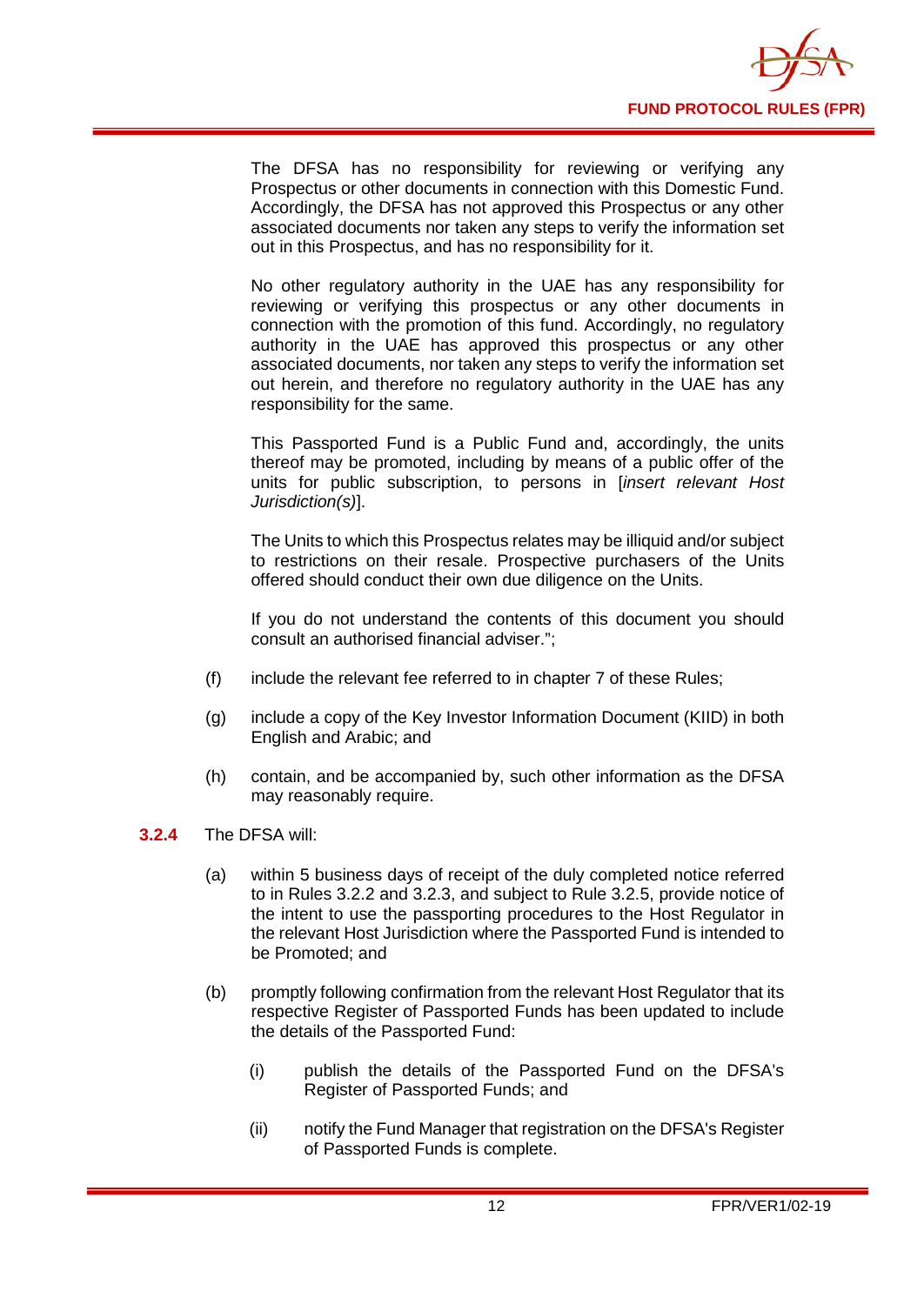

- **3.2.5** (1) The DFSA will not provide a notice under Rule 3.2.4(a):
	- (a) if it considers that the Fund Manager or the Public Fund does not comply with, or it has reasonable grounds for determining that the Fund Manager or the Public Fund may in the future not comply with, applicable legislation, including these Rules; or
	- (b) if it considers that it is necessary and appropriate to refrain from doing so in order to meet its objectives.
	- (2) The procedures in Schedule 3 to the Regulatory Law apply to a decision of the DFSA to not provide a notice under (1).
- **3.2.6** (1) The DFSA will immediately notify the Fund Manager of its decision not to transmit a notice in accordance with Rule 3.2.5.
	- (2) If the DFSA decides not to provide a notice, the Fund Manager of that Fund may refer the matter to the Financial Markets Tribunal for review.
- **3.2.7** Following the earlier of:
	- (a) the Passported Fund appearing on the Register of Passported Funds of the relevant Host Jurisdiction(s) referred to in Rule 3.2.4(b); or
	- (b) the Fund Manager being notified that registration on the DFSA's Register of Passported Funds is complete under Rule 3.2.4(b)(ii),

the Passported Fund may, subject to these Rules (including Rule 3.2.8), be Promoted to any Persons in the Host Jurisdiction specified in its notification.

- **3.2.8** If the DFSA receives notice from a Host Regulator stating that the name of the Passported Fund is not available for use in the relevant Host Jurisdiction because it is already in use, or the use of the name is subject to restriction in that Host Jurisdiction, then the DFSA shall require the Fund Manager to immediately cease Promotion of the Passported Fund and the Passported Fund to adopt, as soon as practicable, an alternative name in the DIFC and in the relevant Host Jurisdiction in order to re-commence Promotion.
- **3.2.9** If, at any time between the notification under Rule 3.2.2 and the commencement of Promotion in a Host Jurisdiction, the Fund Manager becomes aware of any material change, error, or omission reasonably likely to be relevant to such notification, the Fund Manager must give written notice to the DFSA without delay. The DFSA will promptly provide the relevant Host Regulator with all relevant details of the material change, error or omission.
- **3.2.10** If, as a result of any material change, error, or omission referred to in Rule 3.2.9, the Fund Manager will no longer comply with applicable legislation, including these Rules, or if the DFSA otherwise considers it necessary in the circumstances, the DFSA shall take all due measures, including, if necessary, the de-registration of the Public Fund from the DFSA's Register of Passported Funds in accordance with these Rules.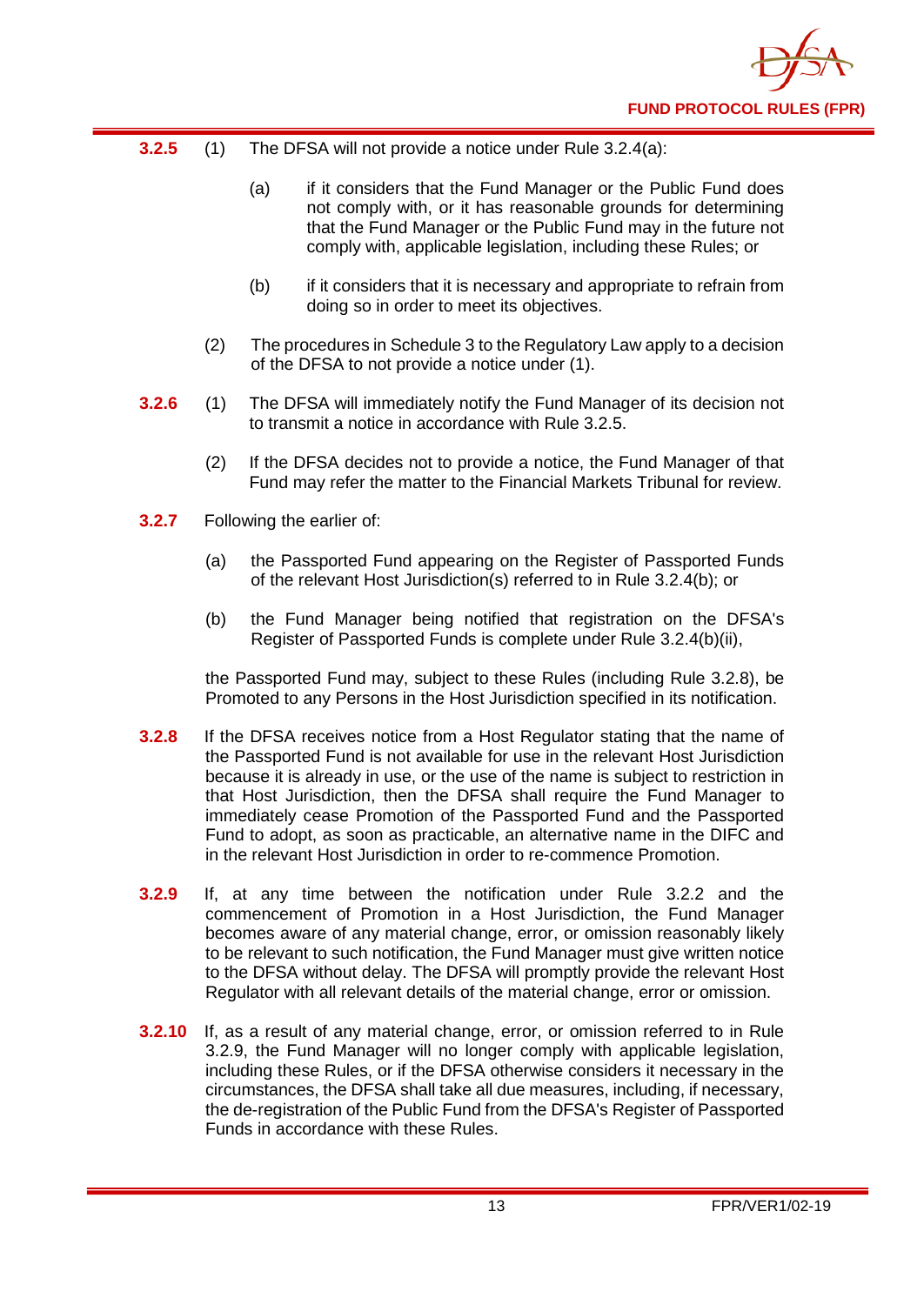

# <span id="page-16-0"></span>**4 REGISTRATION OF NON-DIFC PASSPORTED FUNDS**

# <span id="page-16-1"></span>**4.1 Notifications received by the DFSA (Host Regulator)**

- **4.1.1** This section applies if the DFSA is the Host Regulator of a Passported Fund.
- **4.1.2** Promptly following receipt by the DFSA of a notice provided by a Home Regulator to the effect that a Private Fund or Public Fund domiciled or registered in that Jurisdiction is a Passported Fund, the DFSA will update its Register of Passported Funds to include details of that Passported Fund. The DFSA will notify the relevant Home Regulator once the DFSA's Register of Passported Funds has been updated.
- **4.1.3** As soon as the Register of Passported Funds has been updated under Rule 4.1.2, the Passported Fund may, in accordance with applicable legislation, including these Rules, be Promoted in the DIFC:
	- (a) where the Passported Fund is a Private Fund, to Qualified Investors in the DIFC; and
	- (b) where the Passported Fund is a Public Fund, to any Persons in the DIFC.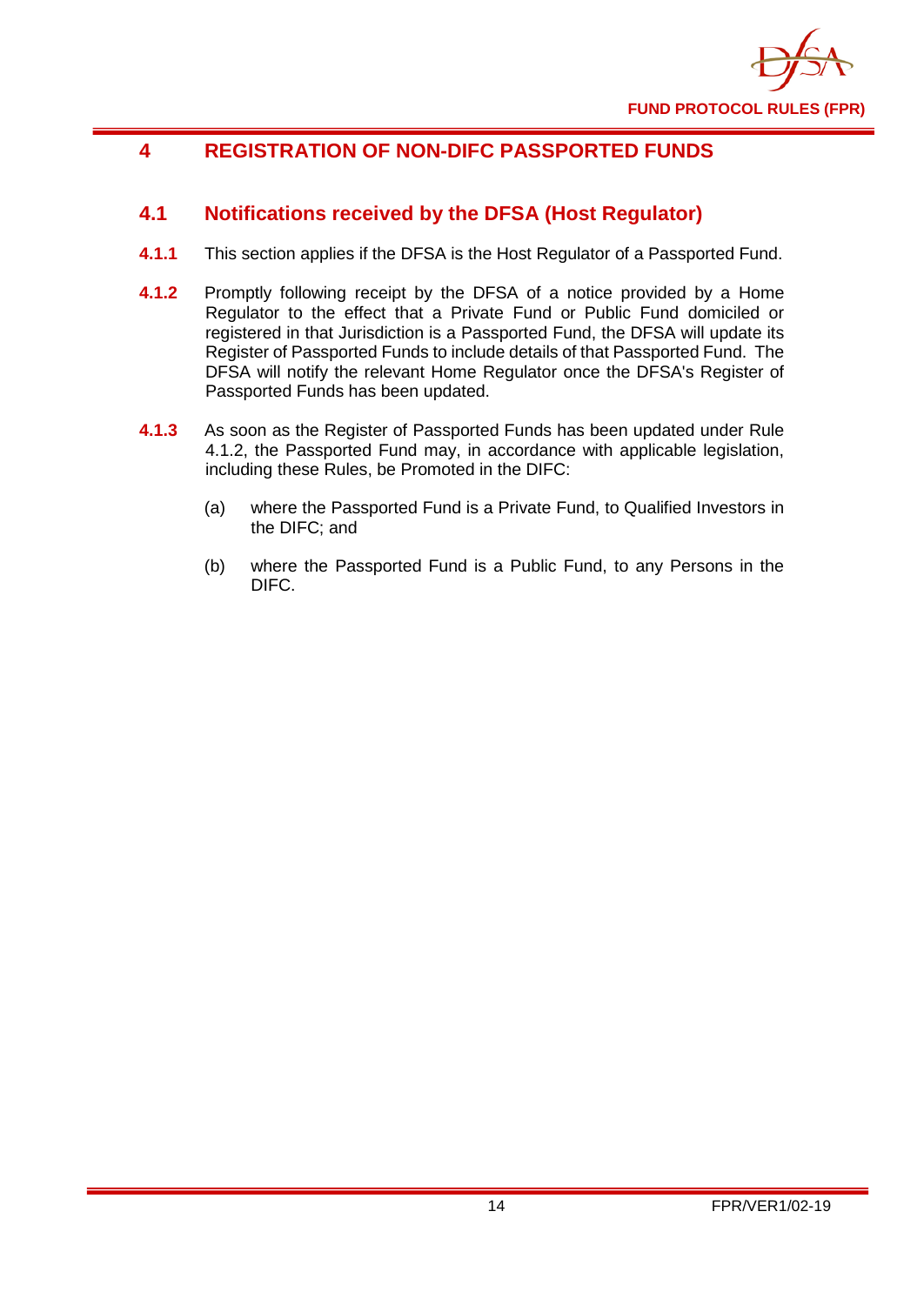

# <span id="page-17-0"></span>**5 REGISTER OF PASSPORTED FUNDS**

# <span id="page-17-1"></span>**5.1 Register of Passported Funds**

- **5.1.1** This section applies if the DIFC is the Home Jurisdiction or Host Jurisdiction of a Passported Fund.
- **5.1.2** The DFSA will establish and maintain a Register of Passported Funds.
- **5.1.3** The DFSA's Register of Passported Funds will include the prescribed details of:
	- (a) each Passported Fund accepted for registration by the DFSA as Home Regulator, and
	- (b) each Passported Fund notified to the DFSA as Host Regulator by another Authority.
- **5.1.4** The DFSA's Register of Passported Funds will include at a minimum the following information in relation to each Passported Fund appearing on it:
	- (a) the name and registered office of the Passported Fund;
	- (b) the name and registered office of the Fund Manager of the Passported Fund;
	- (c) the names of the Agents (if any) Promoting the Passported Fund;
	- (d) in relation to a Passported Fund domiciled in the DIFC, the fact that the Fund Manager is authorised by the DFSA and, in relation to a Passported Fund domiciled in another Jurisdiction, the identity of the Authority that regulates the Fund Manager in that Jurisdiction;
	- (e) whether the Passported Fund is a Private Fund or a Public Fund; and
	- (f) the date of registration of the Passported Fund on the DFSA's Register of Passported Funds.
- **5.1.5** At the request of another Authority, the DFSA will, as soon as practicable, make its Register of Passported Funds available to that Authority.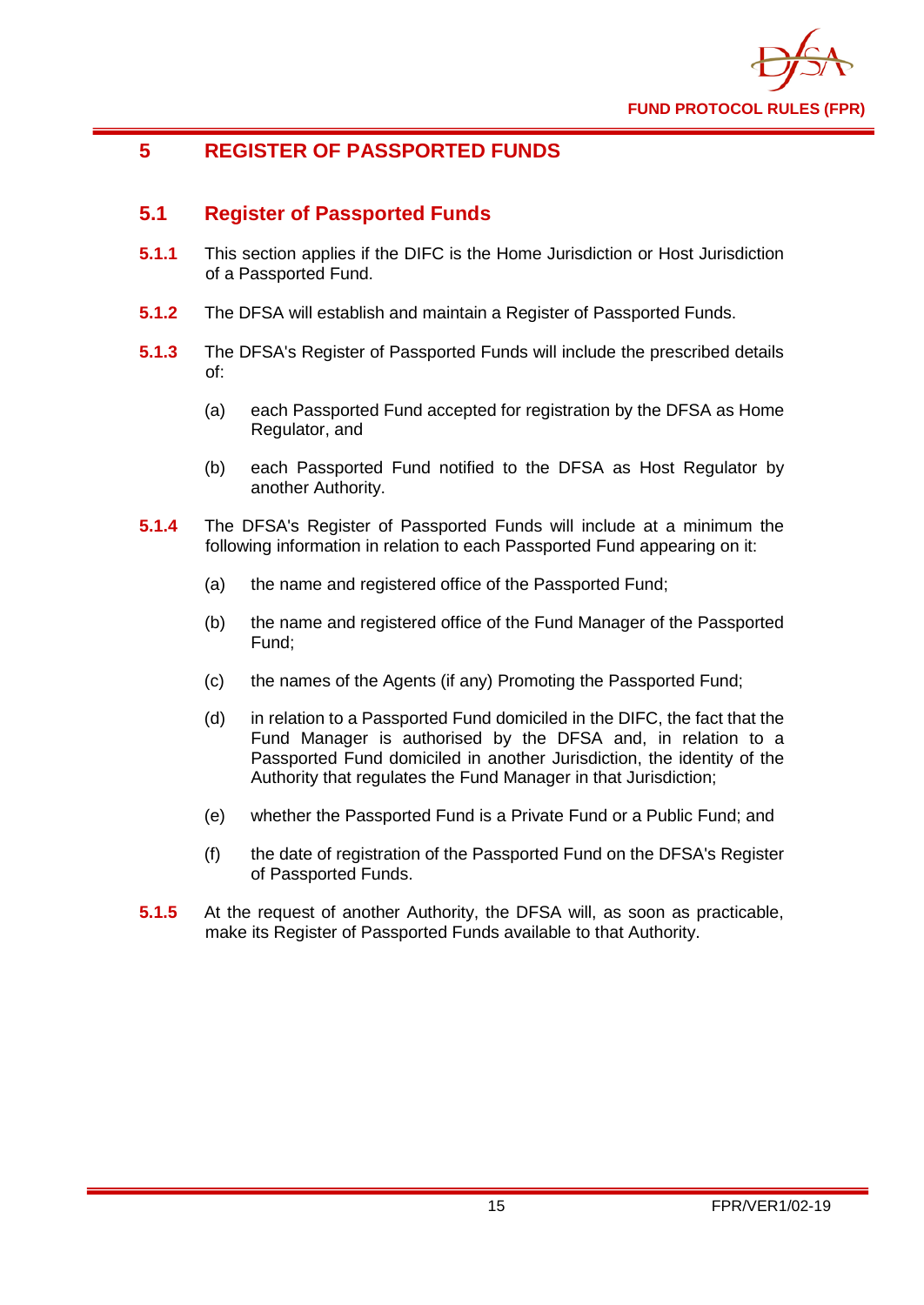

# <span id="page-18-0"></span>**6 MANAGEMENT AND OPERATION OF A PASSPORTED FUND**

# <span id="page-18-1"></span>**6.1 Compliance with Constitution**

- **6.1.1** This section applies if the DIFC is the Home Jurisdiction of a Passported Fund.
- **6.1.2** The Fund Manager of a Passported Fund must:
	- (a) ensure that the Passported Fund is at all times managed and operated in compliance with its Constitution, with the laws of the jurisdiction in which it is domiciled, and with these Rules; and
	- (b) maintain, or cause to be maintained, a Unitholder register for the Passported Fund.

# <span id="page-18-2"></span>**6.2 Ongoing Appointment of Fund Manager**

- **6.2.1** This section applies if the DIFC is the Home Jurisdiction or the Host Jurisdiction of a Passported Fund.
- **6.2.2** The governing body or trustee of a Passported Fund must at all times have appointed a Fund Manager that is authorised by its Home Regulator to conduct the activity of fund management in its Home Jurisdiction.

#### <span id="page-18-3"></span>**6.3 Promotion by Fund Managers, Agents and other Licensed Persons**

- **6.3.1** This section applies if the DIFC is the Host Jurisdiction of a Passported Fund.
- **6.3.2** The Fund Manager, its Agent and any other Licensed Person established or domiciled in another Jurisdiction, may Promote a Passported Fund in the DIFC without the need for further authorisation or approval by the DFSA, provided that such Promotion activities are limited to the Passported Fund and the DIFC is nominated as a Host Jurisdiction on the relevant Registers of Passported Funds.
- **6.3.3** In performing any activities in connection with the Promotion of a Passported Fund in the DIFC, the Fund Manager, its Agent and any other Licensed Person must comply at all times with the legislation applicable to them in the Jurisdiction in which they are domiciled.

# <span id="page-18-4"></span>**6.4 Additional criteria for Public Funds**

- **6.4.1** This section applies if the DIFC is the Home Jurisdiction or the Host Jurisdiction of a Passported Fund.
- **6.4.2** The Fund Manager of a Passported Fund that is a Public Fund must ensure that it meets the minimum requirements for Public Funds set out in App1.

#### <span id="page-18-5"></span>**6.5 Custodian**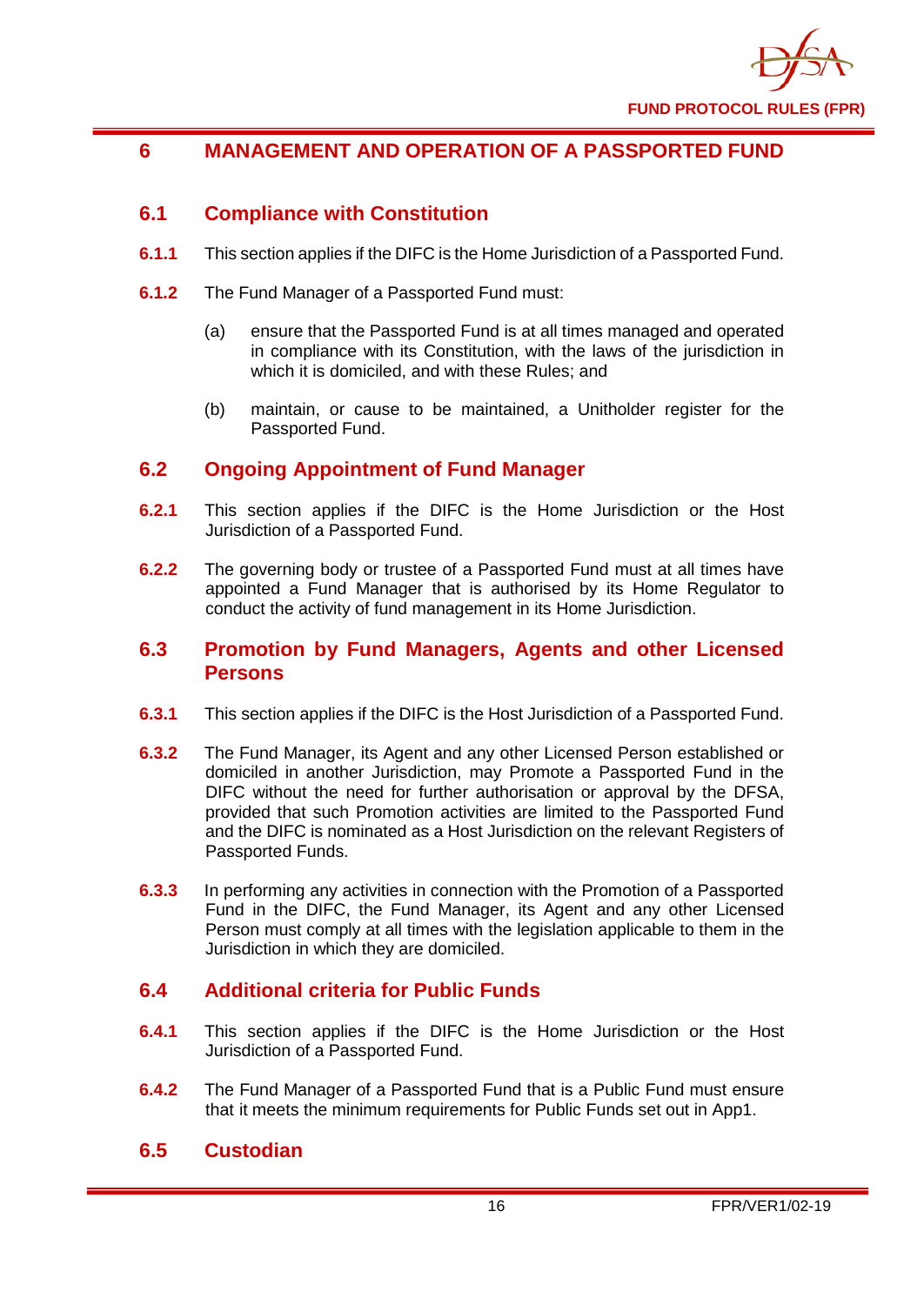

- **6.5.1** This section applies if the DIFC is the Home Jurisdiction or the Host Jurisdiction of a Passported Fund.
- **6.5.2** To the extent that, under the legislation of its Home Jurisdiction, a custodian is required to be appointed for a Private Fund, the Fund Manager of a Passported Fund that is a Private Fund must ensure that the custodian:
	- (a) meets all requirements as to eligibility and regulatory status as are imposed under the relevant legislation in its Home Jurisdiction; and
	- (b) is not the Fund Manager.

#### **Guidance**

Passported Private Funds domiciled in the DIFC have to comply with the applicable CIR requirements regarding custodians.

- **6.5.3** The Fund Manager of a Passported Fund that is a Public Fund must ensure that, except in the case of a Property Fund, a custodian is appointed at all times in relation to the Fund. Such custodian must:
	- (a) be authorised by the Securities and Commodities Authority to carry on the activity of providing custody or safekeeping and administration of property of a Fund; and
	- (b) not be the Fund Manager.
- **6.5.4** Nothing in this section prevents a custodian appointing sub-custodians in the UAE or elsewhere.

# <span id="page-19-0"></span>**6.6 Reporting changes to the DFSA**

- **6.6.1** This section applies if the DFSA is the Home Regulator of a Passported Fund.
- **6.6.2** The Fund Manager of the Passported Fund must notify the DFSA as soon as practicable of any material events, in accordance with the applicable legislation. In particular, but without limitation, a Fund Manager or the governing body or trustee of a Passported Fund must notify the DFSA as soon as practicable, and in any case no later than 7 days after it becomes aware, of any of the following events:
	- (a) the Fund Manager intends to retire as manager of the Passported Fund;
	- (b) it is proposed that a successor manager will be appointed in relation to the Passported Fund;
	- (c) the Fund Manager has been removed or replaced as manager of the Passported Fund;
	- (d) any material service provider to the Passported Fund (including, without limitation, any custodian) or an Agent resigns, is appointed, is removed, or is replaced;
	- (e) the prospectus or offering document relating to the Passported Fund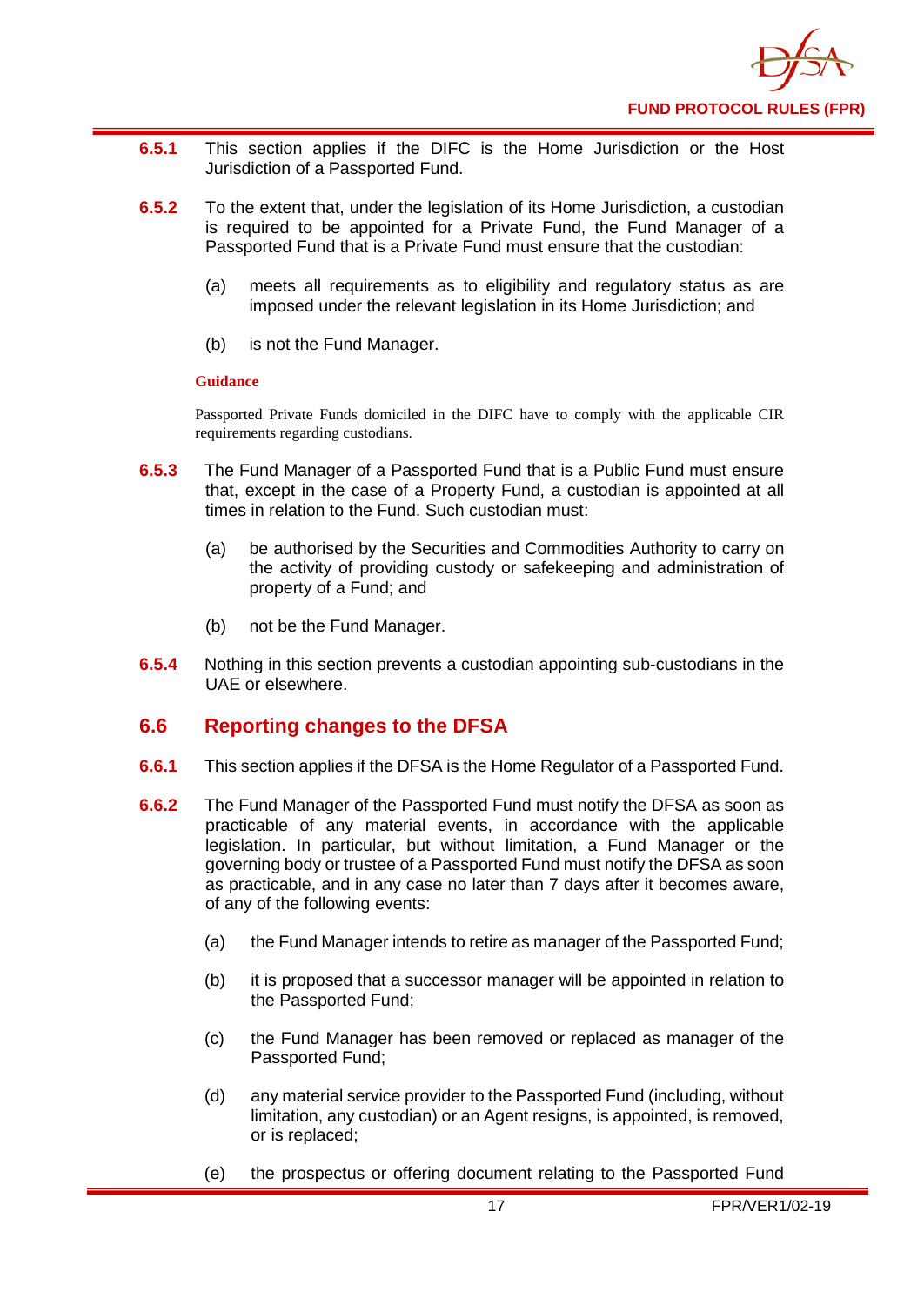

has been amended or replaced;

- (f) winding-up of the Passported Fund has commenced; or
- (g) the Fund Manager intends to vary or revoke its authorisation with its Home Regulator, or any of its permissions contained in that authorisation.
- **6.6.3** The notification referred to in Rule 6.6.2 must be in such prescribed form as the DFSA may direct from time to time. At a minimum, the notification must be accompanied by reasonable detail of the event and, where the prospectus or offering document has been amended or replaced, by a copy of the new prospectus or offering document.
- **6.6.4** Upon receiving such a notification as described in Rule 6.6.2, the DFSA must without undue delay notify the relevant Host Regulator of such changes.
- **6.6.5** To the extent that a Fund Manager is already required to make a notification to the DFSA under applicable legislation in relation to a matter set out in this section, the provisions of this section do not require a further notification to be made.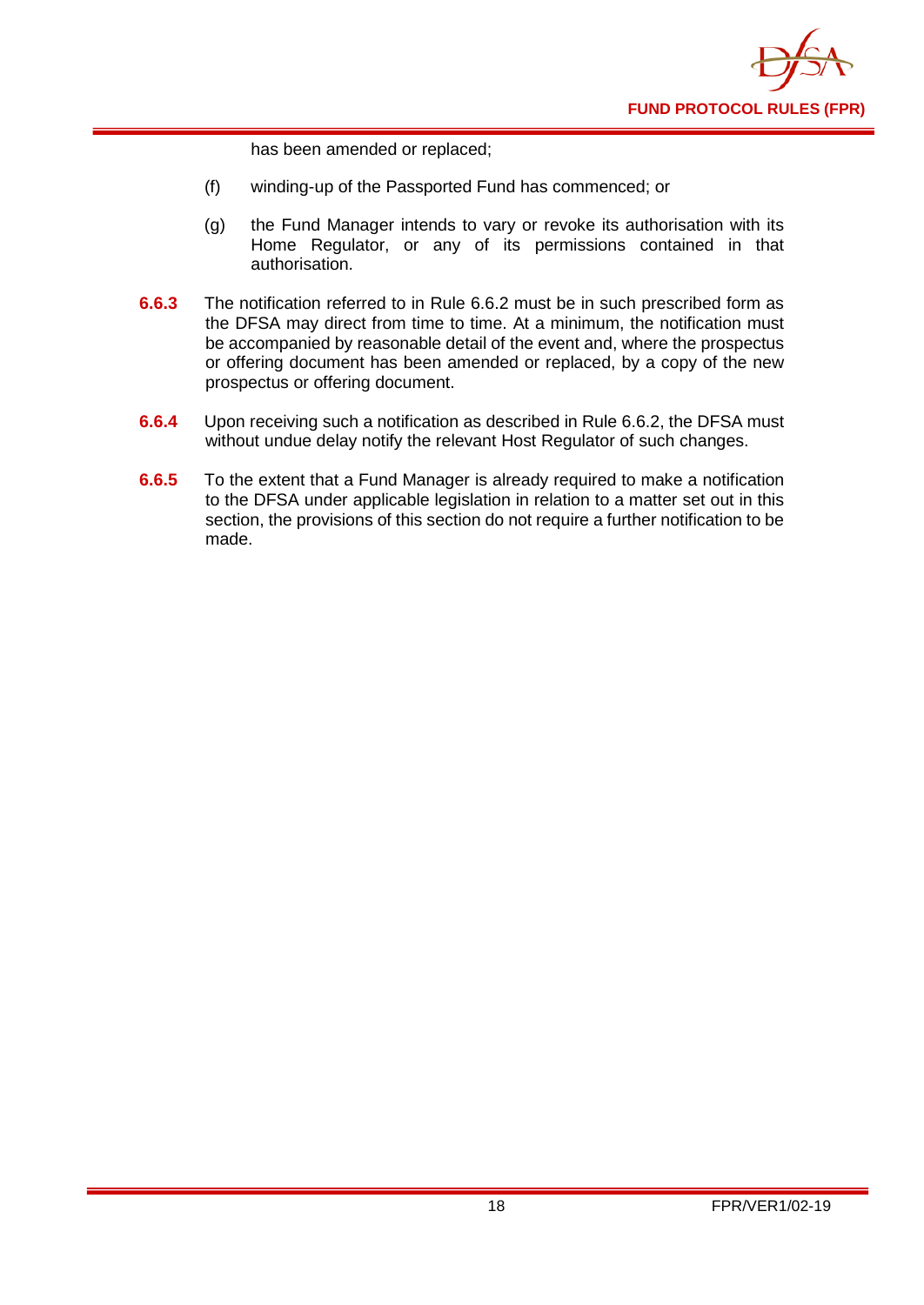

# <span id="page-21-0"></span>**7 FEES**

# <span id="page-21-1"></span>**7.1 Notification and Annual Fees**

- **7.1.1** This chapter applies if the DFSA is the Home Regulator of a Passported Fund.
- **7.1.2** A Fund Manager or its duly appointed agent must pay to the DFSA the notification fee and annual fees specified in FER in respect of the Fund.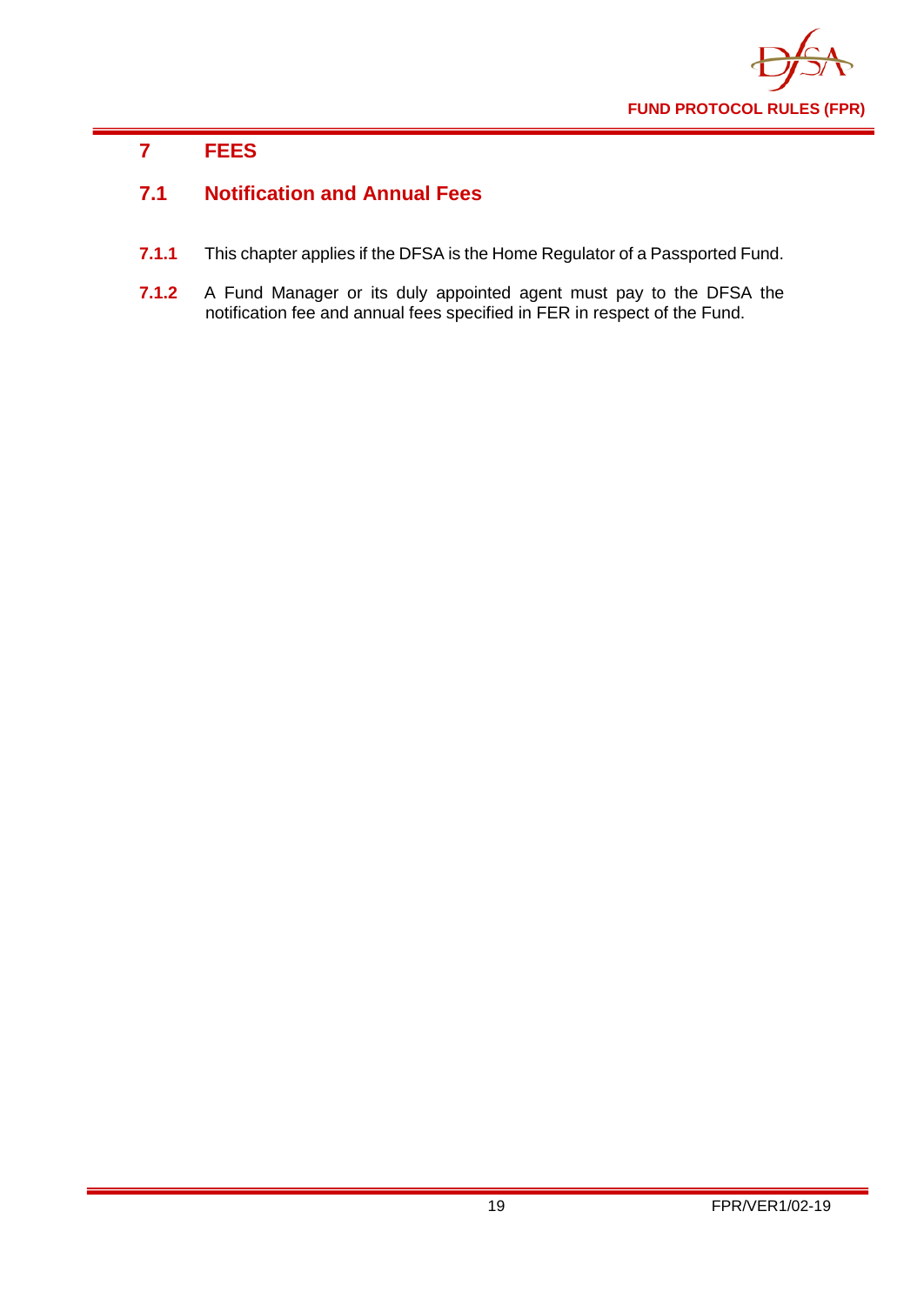

# <span id="page-22-0"></span>**8 DE-REGISTRATION OF PASSPORTED FUNDS**

# <span id="page-22-1"></span>**8.1 De-registration by the DFSA**

- **8.1.1** This section applies if the DFSA is the Home Regulator of a Passported Fund.
- **8.1.2** The DFSA may de-register a Passported Fund:
	- (a) on its own initiative if either the Passported Fund or the Fund Manager is not complying, or is likely not to comply, with any applicable legislation, including these Rules, or in accordance with Rules 3.1.10 or  $3.2.10$
	- (b) at the written request of the Fund Manager;
	- (c) upon the commencement of the winding-up of the Passported Fund; or
	- (d) in respect of a specific Host Jurisdiction, at the request of the Host Regulator.
- **8.1.3** The DFSA will promptly update its Register of Passported Funds to reflect any de-registration.
- **8.1.4** Any removal of a Passported Fund from the DFSA's Register of Passported Funds by the DFSA will be promptly notified to the Fund Manager and each relevant Host Regulator.
- **8.1.5** The Fund Manager, its Agents and any other Licensed Person must immediately cease all Promotion of the relevant Passported Fund in a Host Jurisdiction in accordance with these Rules upon the earlier of its removal from the Host Jurisdiction's Register of Passported Funds or the Register of Passported Funds maintained by the DFSA.
- **8.1.6** (1) The procedures in Schedule 3 to the Regulatory Law apply to a decision of the DFSA to de-register a Passported Fund under this section.
	- (2) If the DFSA decides to de-register a Passported Fund, the Fund Manager of that Passported Fund may refer the matter to the Financial Markets Tribunal for review.

### <span id="page-22-2"></span>**8.2 Notification of de-registration by Home Regulator to the DFSA**

- **8.2.1** This section applies if the DFSA is the Host Regulator of a Passported Fund.
- **8.2.2** If a Home Regulator informs the DFSA that a Passported Fund has been deregistered and removed from the Register of Passported Funds maintained by that Home Regulator, the DFSA will promptly update the Register of Passported Funds maintained by it to reflect such de-registration.
- **8.2.3** All Promotion of the Passported Fund in the DIFC under these Rules must immediately cease upon its removal from the earlier of the relevant Home Jurisdiction's Register of Passported Funds or the Register of Passported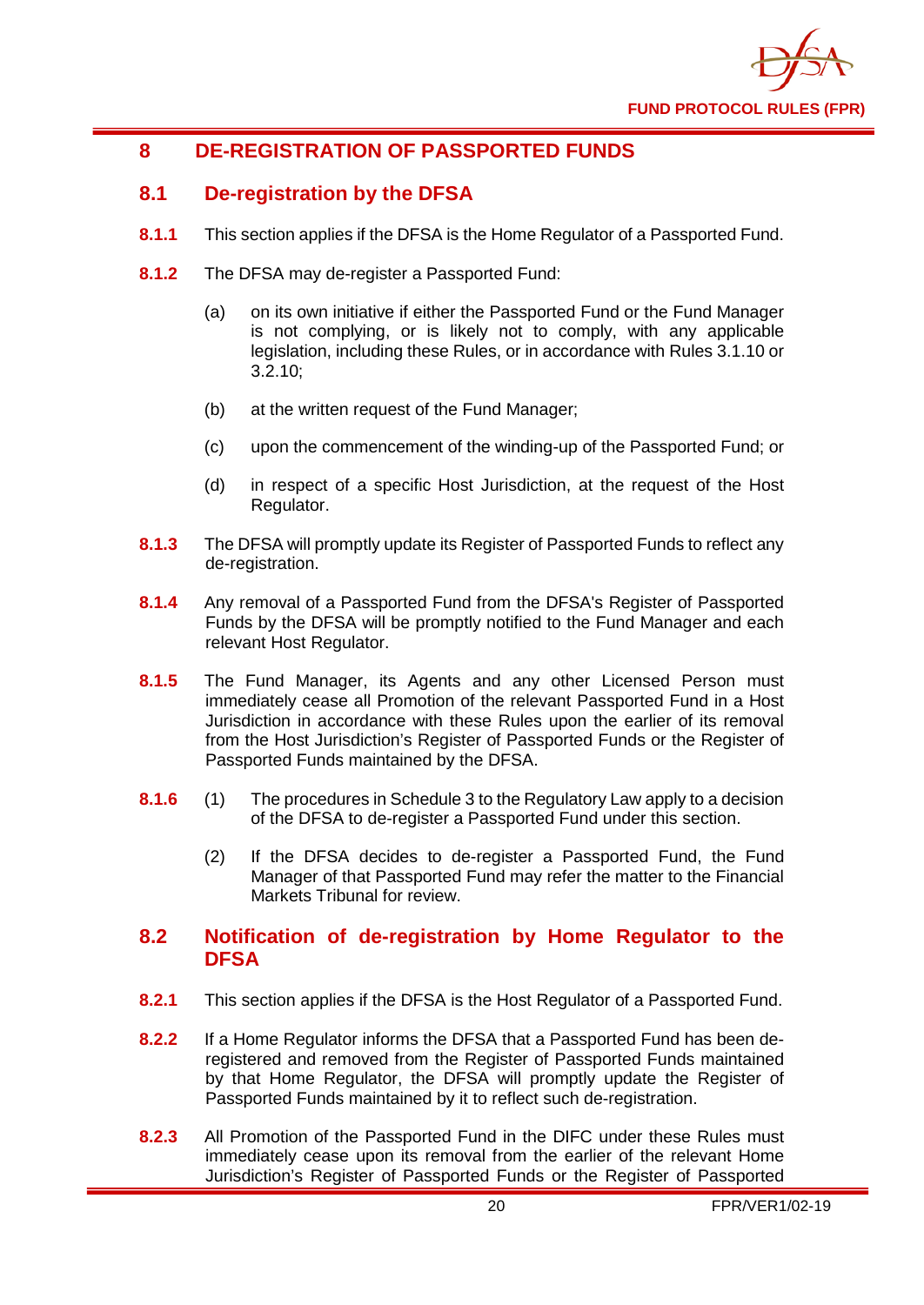

Funds maintained by the DFSA.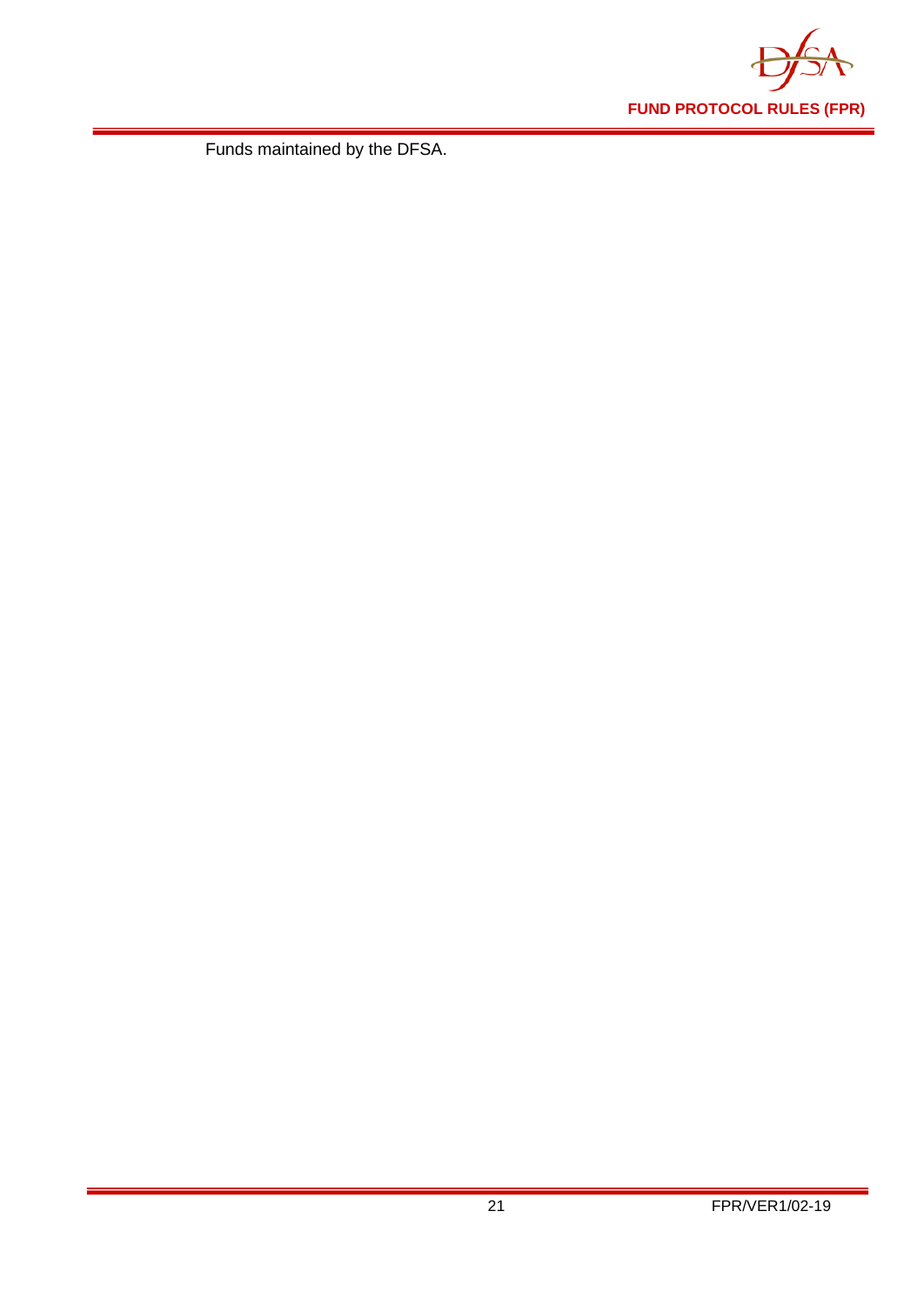

# <span id="page-24-0"></span>**9 SUPERVISORY AND INVESTIGATORY POWERS**

#### <span id="page-24-1"></span>**9.1 Requests for Assistance**

- **9.1.1** This section applies if the DFSA is the Home Regulator of a Passported Fund.
- **9.1.2** The DFSA may request assistance from the Host Regulator to separately conduct an investigation relating to the Passported Fund in the Host Jurisdiction. Upon completion of the DFSA's investigation, it will inform the relevant Host Regulator of its findings, including any penalties imposed on the Fund Manager or any other Person in relation to the Passported Fund.

#### <span id="page-24-2"></span>**9.2 Inspections**

- **9.2.1** This section applies if the DFSA is the Home Regulator of a Passported Fund.
- **9.2.2** Where the DFSA receives a request from a Host Regulator to carry out an onsite inspection in relation to a Passported Fund, the DFSA must, subject to Rule 9.3.2, permit such inspection and accompany the Host Regulator during the on-site inspection.
- **9.2.3** Prior to the inspection, the Host Regulator must provide to the DFSA:
	- (a) information on the purpose of such a request and the names of officials from the Host Regulator that will be involved; and
	- (b) copies of public and non-public documents and information in the Host Regulator's possession that may assist in any inquiry and that may be reasonably relevant.

#### <span id="page-24-3"></span>**9.3 Circumstances in which the DFSA may decline a request for an inspection**

- **9.3.1** This section applies if the DFSA is the Home Regulator of a Passported Fund.
- **9.3.2** The DFSA may refuse to act on a request by a Host Regulator under section 9.2 for cooperation in relation to an inspection if:
	- (a) the DFSA has already commenced, or concluded, enforcement action in respect of the same conduct and the same Persons; or
	- (b) judicial proceedings have already been initiated, or concluded, in respect of the same conduct and the same Persons.

#### <span id="page-24-4"></span>**9.4 Exercise of DFSA's powers at the request of another authority**

- **9.4.1** This section applies if the DFSA is the Home Regulator or Host Regulator of a Passported Fund.
- **9.4.2** The DFSA's powers may be exercised at the request of, or for the purpose of assisting, another Authority in relation to a Passported Fund.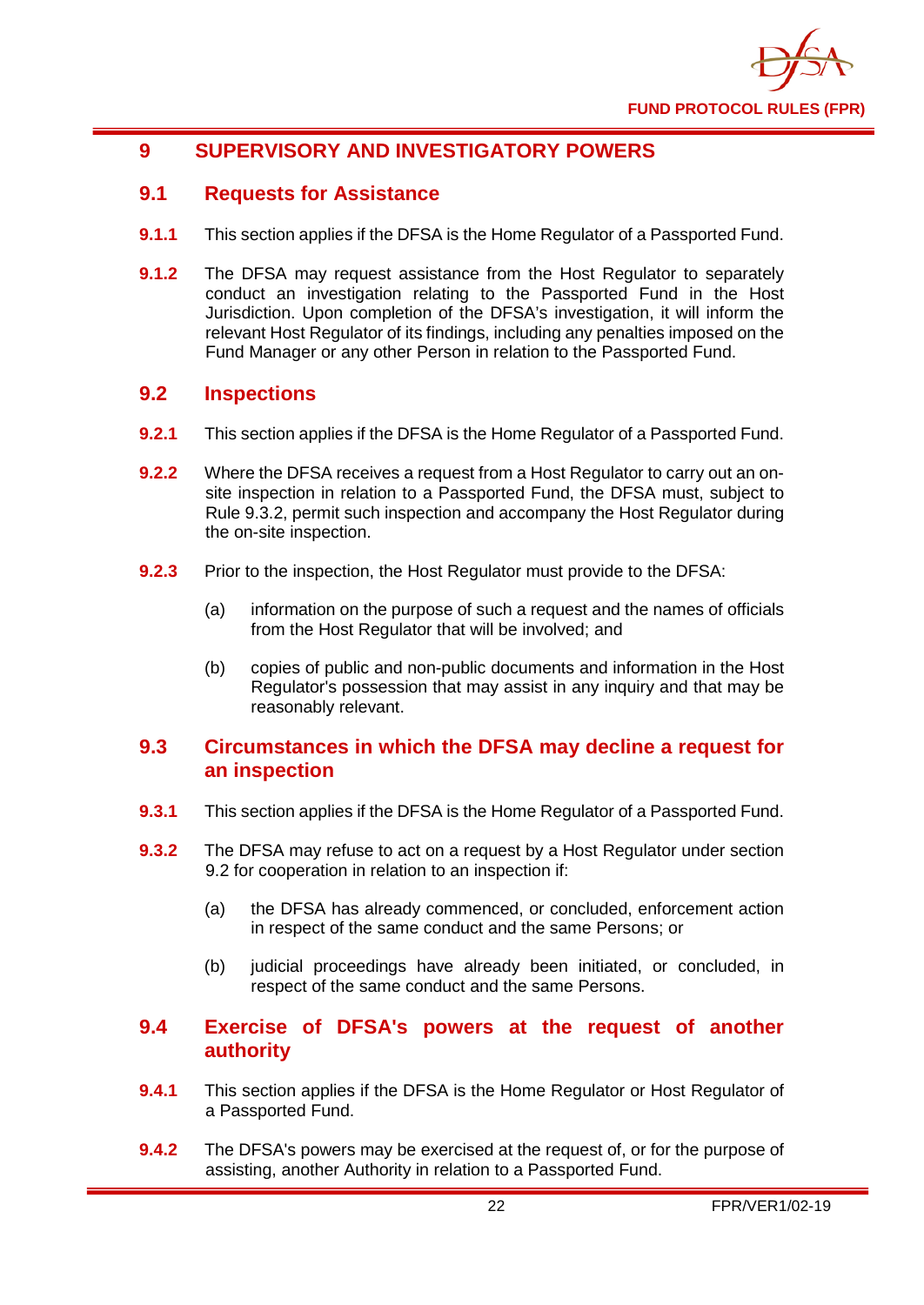

- **9.4.3** If a request has been submitted to the DFSA to exercise its powers under these Rules, the DFSA will, in deciding whether or not to exercise those powers in response to the request, consider whether it is necessary and permitted under applicable law to do so.
- **9.4.4** In deciding whether or not to exercise its powers, the DFSA may take into account factors including, but not limited to, the following:
	- (a) whether the case concerns the breach of a law, or other requirements, in the DIFC;
	- (b) the seriousness of the case and its importance in the public interest to give the assistance sought; and
	- (c) whether it would further one or more of the DFSA's statutory objectives.
- **9.4.5** Nothing in this section limits any other powers that DFSA may exercise at the request of, or for the purpose of assisting, another Authority.

#### <span id="page-25-0"></span>**9.5 Exercise of the DFSA's powers as Host Regulator**

- **9.5.1** This section applies if the DFSA is the Host Regulator of a Passported Fund.
- **9.5.2** If, despite the measures, if any, taken by a Home Regulator in relation to a Passported Fund, a Fund Manager's activities, or the activities of its Agent or any other Licensed Person that is Promoting the Passported Fund in the DIFC, appear to the DFSA to be materially prejudicial to either:
	- (a) Unitholders of the Passported Fund who are situated in the DIFC; or
	- (b) the interests of the DIFC,

the DFSA may request urgent discussions with the Home Regulator.

- **9.5.3** If the urgent discussions referred to in Rule 9.5.2 fail to resolve the issues to the satisfaction of the DFSA within a period that is reasonable in the circumstances, then the DFSA may take all appropriate measures needed in order to protect the interests of Unitholders situated in the DIFC or the interests of the DIFC.
- **9.5.4** Subject to Rule 9.5.2, the DFSA may take any action that is necessary and appropriate to enable it to further its objectives, including, but not limited to:
	- (a) preventing the Fund Manager, its Agent or any other Licensed Person from further Promotion of the Passported Fund in the DIFC, including de-registering the relevant Passported Fund from its Register of Passported Funds; and
	- (b) imposing a penalty on the Fund Manager, its Agent or any other Licensed Person, of such amount as it considers appropriate under the applicable legislation of the DIFC, following consultation with the Home Regulator.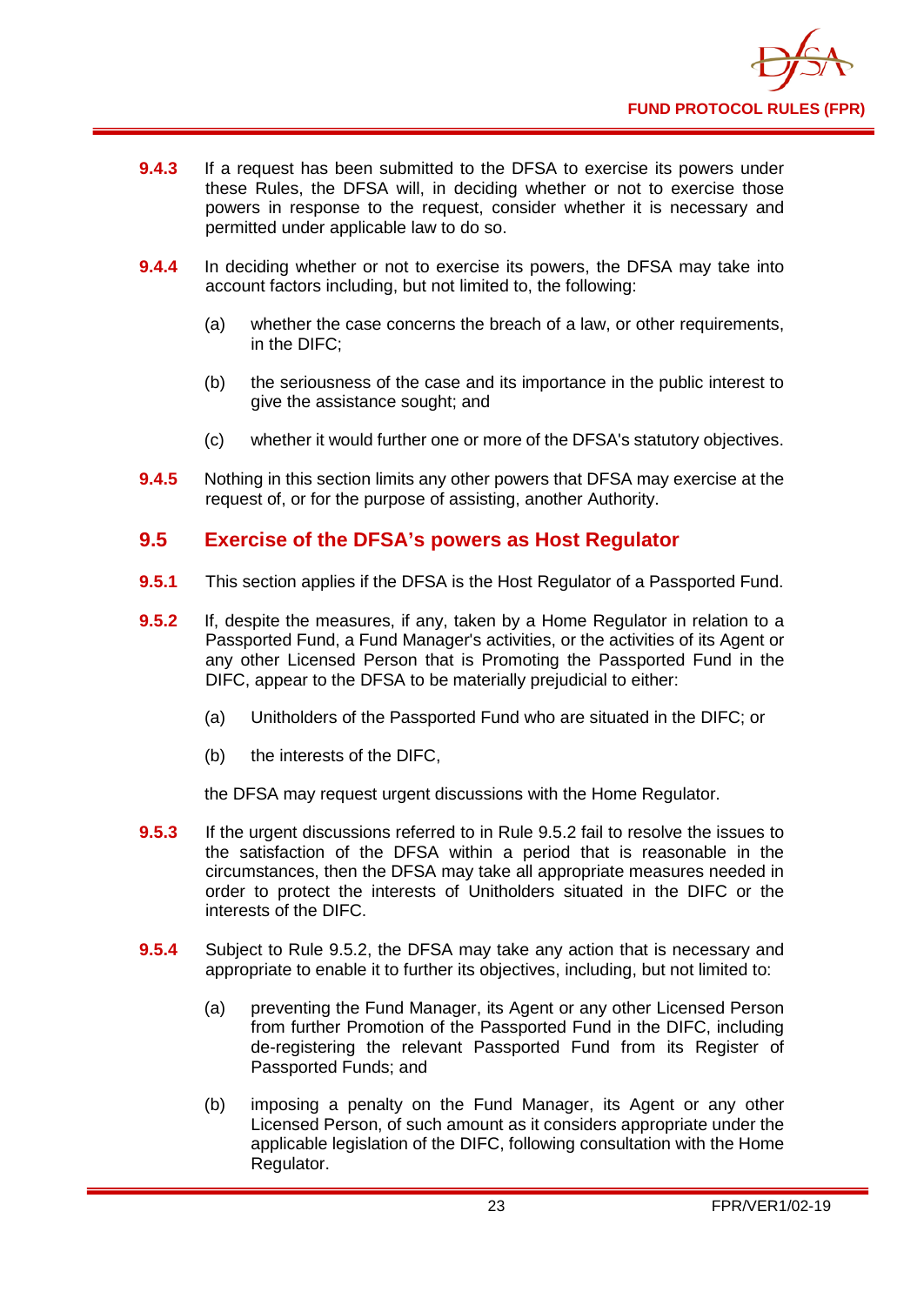

# <span id="page-26-0"></span>**APP 1 MINIMUM REQUIREMENTS FOR PUBLIC FUNDS**

- **A1.1.2** The Fund Manager of a Passported Fund that is a Public Fund must ensure that:
	- (a) the incorporation and other legal formalities relating to the formation of the Public Fund are completed;
	- (b) if it is a trust, it has a trustee which meets the requirements set out for acting as a trustee of a Public Fund in the Home Jurisdiction;
	- (c) it has appointed an auditor who complies with the relevant audit rules in the Home Jurisdiction; and
	- (d) the Prospectus for the Fund meets the minimum requirements set out in A1.1.2.
- **A1.1.2** The Prospectus for a Passported Fund that is a Public Fund must contain, at a minimum, the information prescribed in the following table.

#### **Guidance**

- 1. The Rules in this module do not require an additional Prospectus to be made available for a Public Fund that is domiciled in the DIFC. If the Fund has a Prospectus that complies with the Rules in CIR, a Fund Manager would comply with A1.1.2 if it amends its Prospectus so as to include the additional minimum content required under this Rule that is not required under CIR.
- 2. The Prospectus for a Passported Fund must be made available in English. The Key Investor Information Document (KIID) referred to in the table in A1.1.2 must be made available in both English and Arabic.

#### **1. Document Status**

A statement that this document is the Prospectus of the Public Fund and is valid as at a particular date which shall be the date of the Prospectus.

#### **2. Description of the Fund**

Information detailing:

- (a) the name of the Public Fund and the fact that it is a Public Fund established in the DIFC;
- (b) the effective date of commencement of the Public Fund's operations and, if the duration of the Public Fund is not unlimited, when it will or may terminate;
- (c) the legal structure of the Public Fund;
- (d) the basis upon which persons are eligible to participate in the Public Fund and, where applicable, the minimum initial investment;
- (e) that the Unitholders are not liable for the debts of the Public Fund,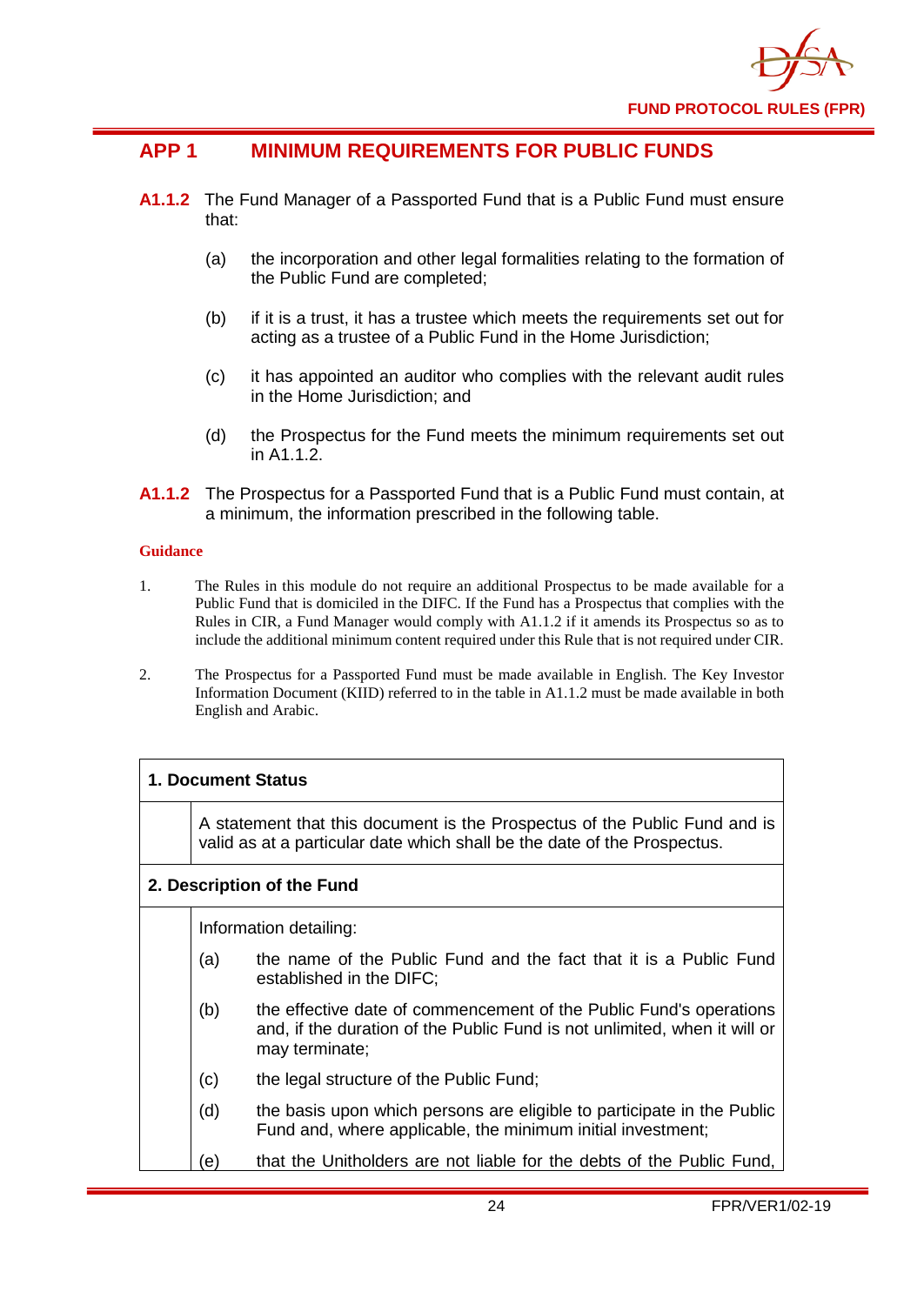

|     | unless the applicable legislation in the DIFC prescribes otherwise<br>and, if so, a statement specifying the circumstances in which<br>Unitholders may be so liable;                                                        |
|-----|-----------------------------------------------------------------------------------------------------------------------------------------------------------------------------------------------------------------------------|
| (f) | the base currency of the Public Fund and, where relevant, the<br>maximum and minimum sizes of the Public Fund's capital;                                                                                                    |
| (g) | the circumstances in which the Public Fund may be wound up; and                                                                                                                                                             |
| (h) | that no Units will be issued on the basis of the Prospectus after the<br>expiry date specified in the Prospectus.                                                                                                           |
|     | 3. Investment Objectives and Policy                                                                                                                                                                                         |
|     | Sufficient information to enable a Unitholder or a prospective Unitholder to<br>ascertain:                                                                                                                                  |
| (a) | the investment objectives of the Public Fund and its investment policy<br>for achieving those investment objectives;                                                                                                        |
| (b) | the Public Fund's policy and any operating restrictions in relation to<br>the use of debt:                                                                                                                                  |
| (c) | a description of any restrictions in the assets in which investment may<br>be made; and                                                                                                                                     |
| (d) | the extent, if any, to which that investment policy does not envisage<br>remaining fully invested at all times.                                                                                                             |
|     | If intended, whether the Fund Property may consist of Units in Domestic<br>Funds which are managed or operated by the Fund Manager or by one of its<br>associates and a statement specifying:                               |
| (a) | the basis of the maximum amount of the charges in respect of<br>transactions in the Fund invested in; and                                                                                                                   |
| (b) | the extent to which any such charges will be reimbursed to the Public<br>Fund.                                                                                                                                              |
|     | 4. The characteristics of Units in the Public Fund                                                                                                                                                                          |
|     | Information as to:                                                                                                                                                                                                          |
| (a) | the names of the classes of Units of the Public Fund in issue or<br>available for issue and the rights attached to them in so far as they<br>vary from the rights attached to other classes of Units in the Public<br>Fund; |
| (b) | how Unitholders may exercise their voting rights and what they are;<br>and                                                                                                                                                  |
| (c) | the circumstances where a mandatory redemption, cancellation or<br>conversion of a Unit from one class to another may be required.                                                                                          |
|     | 5. The Fund Manager                                                                                                                                                                                                         |
|     | The following particulars of the Fund Manager:                                                                                                                                                                              |
|     |                                                                                                                                                                                                                             |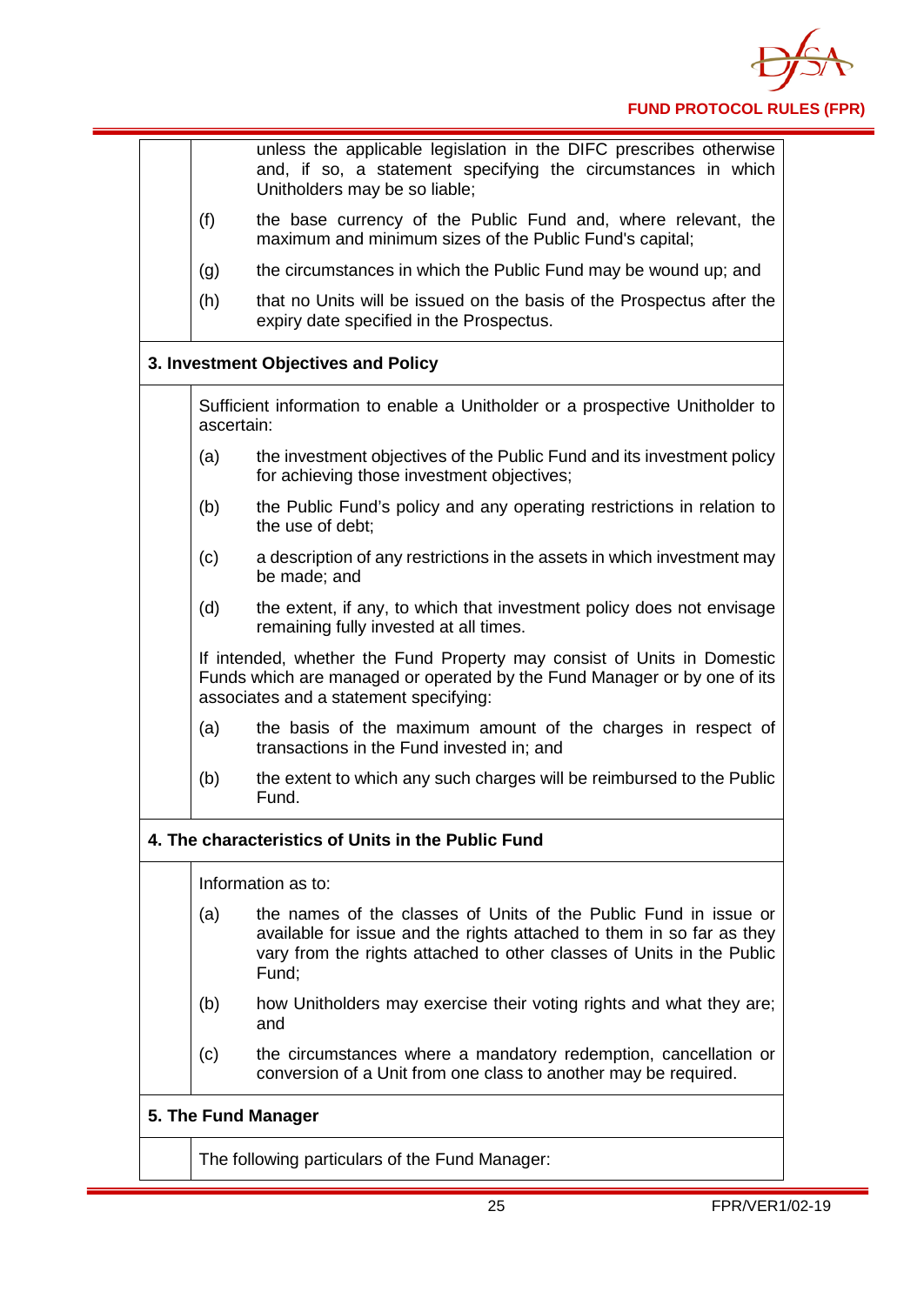

| (a) | its name, the jurisdiction in which the Fund Manager is incorporated<br>and the date of such incorporation;                                                                                                                                              |
|-----|----------------------------------------------------------------------------------------------------------------------------------------------------------------------------------------------------------------------------------------------------------|
| (b) | confirmation that the Fund Manager has been authorised to manage<br>a Fund by the DFSA;                                                                                                                                                                  |
| (c) | its address;                                                                                                                                                                                                                                             |
| (d) | the names and brief biographies of the directors or other officers of<br>the Fund Manager;                                                                                                                                                               |
| (e) | if it is a subsidiary, the name of its ultimate holding company and the<br>country or territory in which that holding company is incorporated;                                                                                                           |
| (f) | the amount of its issued share capital and how much of it is paid up;<br>and                                                                                                                                                                             |
| (g) | a summary of the material provisions of the contract between the<br>Public Fund and its Fund Manager which may be relevant to<br>including<br>provisions<br>relating<br>Unitholders,<br>to<br>termination,<br>compensation on termination and indemnity. |
|     | 6. Directors and other Officers                                                                                                                                                                                                                          |
|     | If the Public Fund has directors or other officers, the names and brief<br>biographies of those directors or other officers.                                                                                                                             |
|     | <b>7. Service Providers and Advisers</b>                                                                                                                                                                                                                 |
|     | If a Fund Manager delegates any activities or outsources any functions to a<br>service provider, or if an investment adviser is retained in connection with the<br>business of the Public Fund:                                                          |
| (a) | its name;                                                                                                                                                                                                                                                |
| (b) | its Home Regulator; and                                                                                                                                                                                                                                  |
| (c) | details of the arrangements.                                                                                                                                                                                                                             |
|     | 8. The Auditor, Custodian and Trustee                                                                                                                                                                                                                    |
|     | The name of the Auditor, the name of the custodian and (if applicable) the<br>name of the Trustee.                                                                                                                                                       |
|     |                                                                                                                                                                                                                                                          |
|     | 9. The Register of Unitholders                                                                                                                                                                                                                           |
|     | Details of the address in the DIFC where the register of Unitholders is kept<br>and can be inspected by Unitholders of the Public Fund.                                                                                                                  |
|     | 10. Payments out of the Fund Property                                                                                                                                                                                                                    |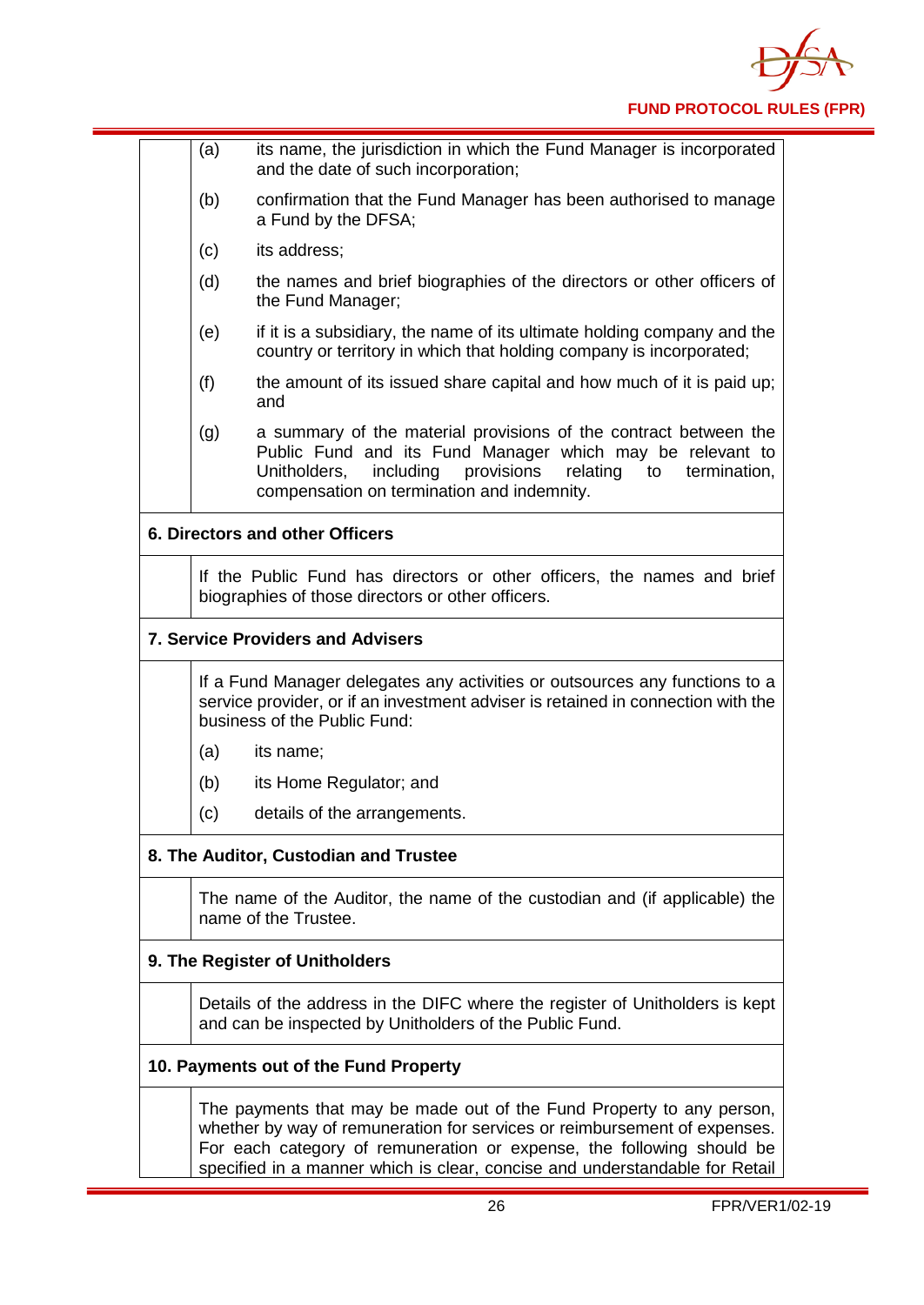

|             | Clients where the Public Fund is to be offered:                                                                                                                                                                                        |
|-------------|----------------------------------------------------------------------------------------------------------------------------------------------------------------------------------------------------------------------------------------|
| (a)         | the current rates or amounts of such remuneration;                                                                                                                                                                                     |
| (b)         | how the remuneration will be calculated and accrue and when it will<br>be paid;                                                                                                                                                        |
| (c)         | how notice will be given to Unitholders of the Fund Manager's<br>intention to:                                                                                                                                                         |
|             | introduce a new category of remuneration for its services;<br>(i)                                                                                                                                                                      |
|             | increase the basis of any current charge;<br>(ii)                                                                                                                                                                                      |
|             | (iii)<br>change the basis of the treatment of a payment from the<br>capital property; and                                                                                                                                              |
|             | particulars of that introduction or increase and when it will take<br>(iv)<br>place;                                                                                                                                                   |
| (d)         | the types of any other charges and expenses that may be taken out<br>of the Fund Property; and                                                                                                                                         |
| (e)         | if all or part of the remuneration or expenses are to be treated as a<br>capital charge:                                                                                                                                               |
|             | (i)<br>that fact; and                                                                                                                                                                                                                  |
|             | (ii)<br>the basis of the charges which may be so treated.                                                                                                                                                                              |
| 11. Dealing | Details of:                                                                                                                                                                                                                            |
| (a)         | the dealing days and times in the dealing day on which the Fund                                                                                                                                                                        |
|             | Manager will receive requests for the sale and redemption of Units;                                                                                                                                                                    |
| (b)         | the procedures for effecting:                                                                                                                                                                                                          |
|             | (i)<br>the issue, sale and redemption (including in specie) of Units;<br>and                                                                                                                                                           |
|             | the settlement of transactions;<br>(ii)                                                                                                                                                                                                |
| (c)         | the steps required to be taken by a Unitholder in redeeming Units<br>before he can receive the proceeds, including any relevant notice<br>periods, and the circumstances and periods in which a deferral of<br>payment may be applied; |
| (d)         | the circumstances in which the redemption of Units may be<br>suspended;                                                                                                                                                                |
| (e)         | details of the minimum number or value of each type of Unit in the<br>Public Fund which:                                                                                                                                               |
|             | (i)<br>any one person may hold; and                                                                                                                                                                                                    |
|             | (ii)<br>may be the subject of any one transaction of issue, sale or<br>redemption by the Fund Manager;                                                                                                                                 |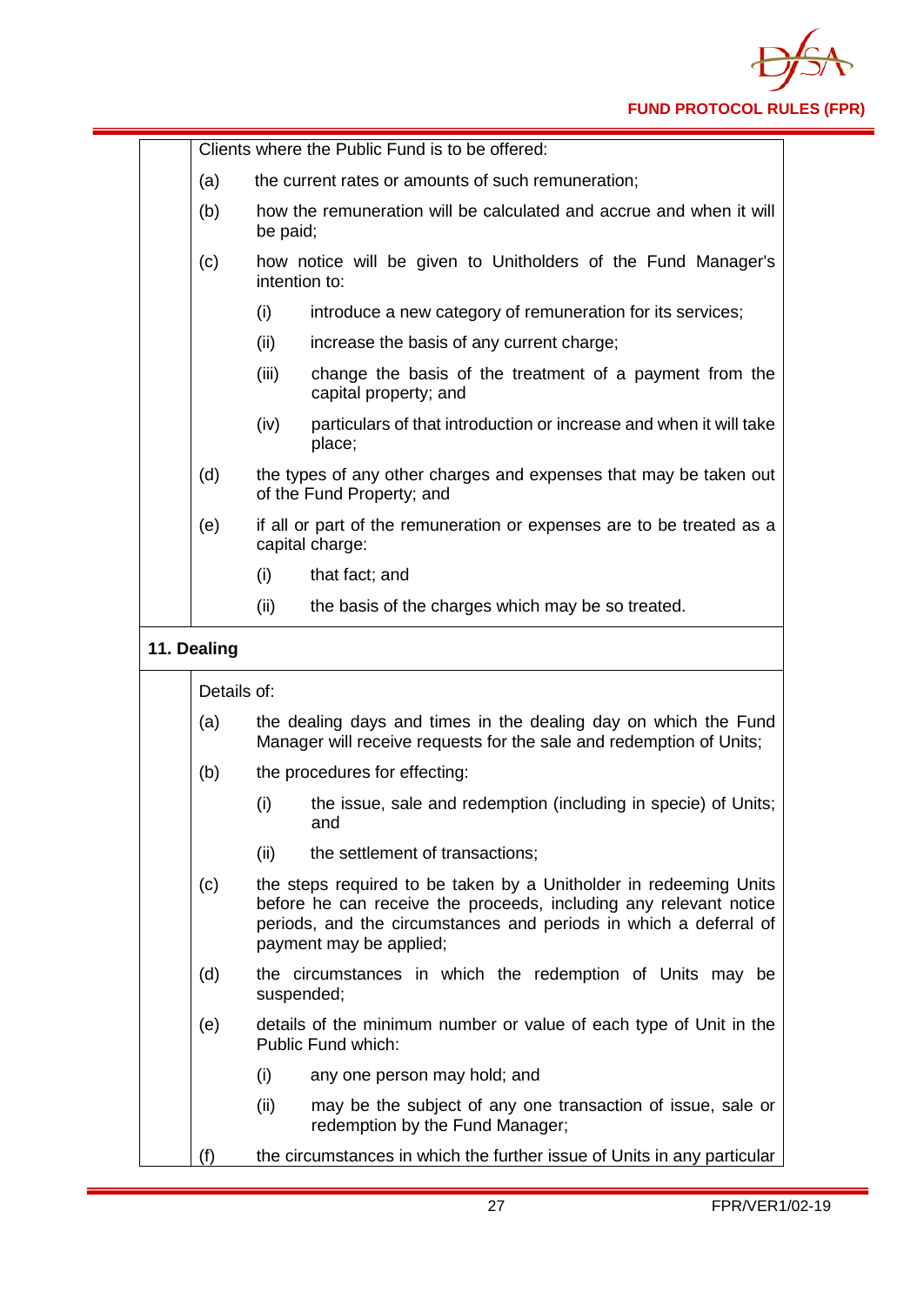

|     | class may be limited and the procedures relating to this.                                                                                                                                                                                                                                                |
|-----|----------------------------------------------------------------------------------------------------------------------------------------------------------------------------------------------------------------------------------------------------------------------------------------------------------|
|     | 12. Valuation of the Fund Property                                                                                                                                                                                                                                                                       |
|     | Details as to:                                                                                                                                                                                                                                                                                           |
| (a) | how frequently and at what times of the day the Fund Property will be<br>regularly valued to determine the price at which Units in the Public<br>Fund may be purchased from or redeemed by the Fund Manager and<br>a description of any circumstance where the Fund Property may be<br>specially valued; |
| (b) | in relation to each purpose for which the Fund Property must be<br>valued, the basis on which it will be valued;                                                                                                                                                                                         |
| (c) | how the single price of Units of each class will be determined,<br>including whether a forward or historic price basis is to be applied;                                                                                                                                                                 |
| (d) | details as to how the prices of Units will be published following each<br>valuation; and                                                                                                                                                                                                                 |
| (e) | if valuation is to be suspended under certain circumstances, details of<br>such circumstances.                                                                                                                                                                                                           |
|     | 13. Sale and Redemption Charges                                                                                                                                                                                                                                                                          |
|     | of any change in the relevant charge.<br><b>14. Financial Reports</b>                                                                                                                                                                                                                                    |
|     | Details as to:                                                                                                                                                                                                                                                                                           |
| (a) | when annual and interim reports will be published; and                                                                                                                                                                                                                                                   |
| (b) | the address in the DIFC at which copies of the Fund Constitution, any<br>amending instrument and the most recent annual and interim reports<br>may be inspected and from which copies may be obtained.                                                                                                   |
|     | 15. Information in respect of Umbrella Funds                                                                                                                                                                                                                                                             |
|     | In the case of an umbrella fund, the following information:                                                                                                                                                                                                                                              |
| (a) | that a Unitholder may exchange Units in one sub-fund for Units in<br>another sub-fund and that such an exchange is treated as a<br>redemption and sale;                                                                                                                                                  |
| (b) | what charges may be made on exchanging Units in one sub-fund for<br>Units in other sub-funds;                                                                                                                                                                                                            |
| (c) | the policy for allocating between sub-funds any assets of, or costs,<br>charges and expenses payable out of, the Fund Property which are<br>not attributable to any particular sub-fund;                                                                                                                 |
| (d) | in respect of each sub-fund, the currency in which the Fund Property                                                                                                                                                                                                                                     |